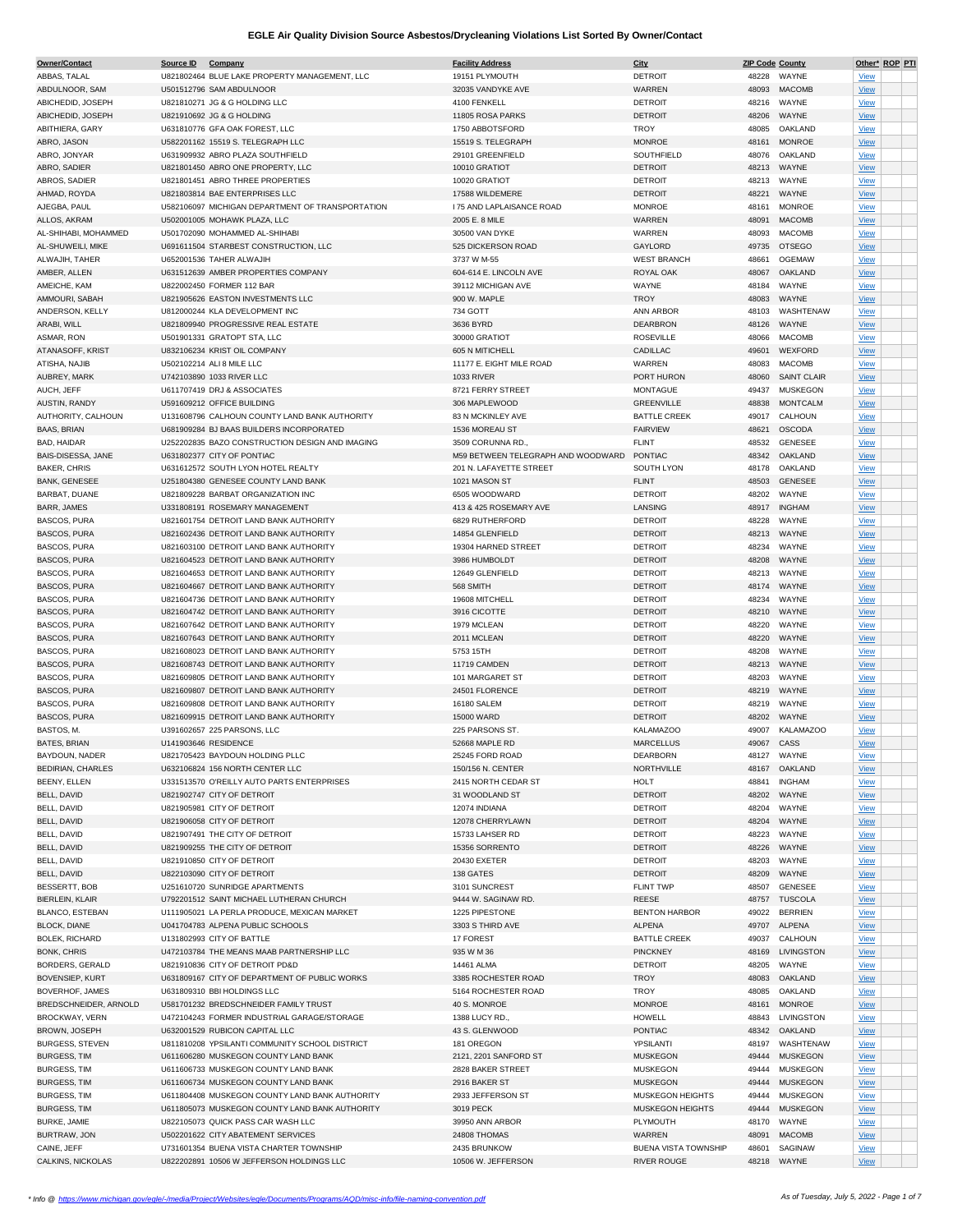| Owner/Contact      | Source ID            | Company                                                  | <b>Facility Address</b>    | City                       | <b>ZIP Code County</b> |                   |             | Other* ROP PTI |  |
|--------------------|----------------------|----------------------------------------------------------|----------------------------|----------------------------|------------------------|-------------------|-------------|----------------|--|
| CAMAJ, MARIA       |                      | U821805784 DOWNRIVER CONEY ISLAND LLC                    | 13760 EUREKA ROAD          | SOUTHGATE                  | 48195                  | WAYNE             | <b>View</b> |                |  |
| CAMARGO, REBECCA   |                      | U821700442 DETROIT LAND BANK AUTHORITY                   | 19187 LAMONT               | <b>DETROIT</b>             | 48234                  | WAYNE             | <b>View</b> |                |  |
| CAMPS, MELANIE     |                      | U36120455 IRON COUNTY                                    | ANY ROAD                   | <b>IRON</b>                |                        | <b>IRON</b>       |             |                |  |
|                    |                      |                                                          |                            |                            |                        |                   | <b>View</b> |                |  |
| CANFIELD, GREGORY  |                      | U411809962 MAIN STREET DEVELOPMENT OF LOWELL LLC         | 312 E. MAIN ST SE          | LOWELL                     | 49331                  | <b>KENT</b>       | <b>View</b> |                |  |
| CARMODY, JOHN      |                      | U821609221 WAYNE METRO COMMUNITY ACTION AGENCY           | 222 FRAIZER                | <b>RIVER ROUGE</b>         | 48218                  | WAYNE             | <b>View</b> |                |  |
| CAROTTI, PETE      | U472000329 CORATTI'S |                                                          | 316 EAST GRAND RIVER       | <b>HOWELL</b>              | 48843                  | <b>LIVINGSTON</b> | <b>View</b> |                |  |
| CARPENTER, AURTHER |                      | U821702956 CARPENTER ENTERPRISES. INC.                   | 15550-15630 WOODROW WILSON | <b>HIGHLAND PARK</b>       | 48203                  | WAYNE             | <b>View</b> |                |  |
| CASE, ROXANNE      | U331802461 ICLB      |                                                          | 635 BROOK ST               | LANSING                    | 48906                  | <b>INGHAM</b>     | <b>View</b> |                |  |
| CASE, ROXANNE      | U331803396 ICLB      |                                                          | 1001 N PINE STREET         | LANSING                    | 48906                  | <b>INGHAM</b>     | <b>View</b> |                |  |
| CEO, CHARLES       |                      | U822004002 THE WAR MEMORIAL ORGANIZATION                 | 32 LAKE SHORE DRIVE        | <b>GROSSE POINTE FARMS</b> | 48236                  | WAYNE             |             |                |  |
|                    |                      |                                                          |                            |                            |                        |                   | <b>View</b> |                |  |
| CHERNG, ANDREW     |                      | U411801449 CFT NV DEVELOPMENT LLC                        | 3725 ALPINE AVE NW         | <b>COMSTOCK PARK</b>       | 49321                  | <b>KENT</b>       | <b>View</b> |                |  |
| CHIRCO, MICHAEL    |                      | U822100055 MJC TEMPLIN, LLC                              | 130 SPRUCE                 | WYANDOTTE                  | 48192                  | WAYNE             | <b>View</b> |                |  |
| CHITTICK, MICHELLE |                      | U821902095 DETROIT LAND BANK AUTHORITY                   | 1574 HIGHLAND              | <b>DETROIT</b>             | 48206                  | WAYNE             | <b>View</b> |                |  |
| CLARK, ARNITA      |                      | U821510717 CITY OF DETROIT                               | 9347 LAUDER                | <b>DETROIT</b>             | 48228                  | WAYNE             | <b>View</b> |                |  |
| CLARK, ARNITA      |                      | U821808159 CITY OF DETROIT                               | 13103 LASALLE BLVD         | <b>DETROIT</b>             | 48238                  | WAYNE             | <b>View</b> |                |  |
| CLAUDE, DAVID      |                      | U821505694 MENARD INC.                                   | 15333 RANCHO               | <b>TAYLOR</b>              | 48180                  | WAYNE             | <b>View</b> |                |  |
| CLIFTON, TYRONE    |                      | U821609835 DETROIT BUILDING AUTHORITY                    | 7393 ROSEMONT              |                            | 48228                  | WAYNE             |             |                |  |
|                    |                      |                                                          |                            | <b>DETROIT</b>             |                        |                   | <b>View</b> |                |  |
| CLOUSE, BYRON      |                      | U572001150 ROGERS FAMILY FOODS                           | 5760 W HOUGHTON LAKE RD    | <b>LAKE CITY</b>           | 49651                  | <b>MISSAUKEE</b>  | <b>View</b> |                |  |
| COLLIER, TERRY     |                      | U731802333 CITY OF SAGINAW                               | 610 S 9TH ST               | SAGINAW                    | 48601                  | SAGINAW           | <b>View</b> |                |  |
| COLLIER, TERRY     |                      | U731903119 CITY OF SAGINAW                               | 1014 E. GENESSE AVE        | SAGINAW                    | 48601                  | SAGINAW           | <b>View</b> |                |  |
| COLOVOS, PETER     |                      | U111701305 BLUE STAR 14, LLC                             | 353 WEST MAIN STREET       | <b>BENTON HARBOR</b>       | 49022                  | <b>BERRIEN</b>    | <b>View</b> |                |  |
| COOK, CHRIS        |                      | U40148123 KALKASKA DEVELOPEMENT AUTHORITY                | 108 OAK STREET             | <b>KALKASKA</b>            | 49646                  | <b>KALKASKA</b>   | <b>View</b> |                |  |
| COOK, DENNIS       |                      | U321502629 GRINDSTONE PROPERTIES LLC- PORT AUSTIN        | 3337 POINTAUX BARQUES      | PORT AUSTIN                | 48467                  | <b>HURON</b>      | <b>View</b> |                |  |
|                    |                      |                                                          |                            |                            |                        |                   |             |                |  |
| COUNTS, LAJUAN     |                      | U822101202 CITY OF DETROIT                               | 7401 W GRAND RIVER         | <b>DETROIT</b>             | 48204                  | WAYNE             | <b>View</b> |                |  |
| COUNTS, LAJUAN     |                      | U822104144 CITY OF DETROIT                               | 19742 BURGESS              | <b>DETROIT</b>             | 48219                  | WAYNE             | <b>View</b> |                |  |
| CRAWFORD, RON      |                      | U822000662 THE DETROIT BUILDING AUTHORITY                | 960 E. MARGARET            | <b>DETROIT</b>             | 48229                  | WAYNE             | <b>View</b> |                |  |
| CRAWFORD, RON      |                      | U822000664 THE DETROIT BUILDING AUTHORITY                | 11701 MAIDEN               | <b>DETROIT</b>             | 48229                  | WAYNE             | <b>View</b> |                |  |
| CRIST, REX         |                      | U461611698 CRIST CONSTRUCTION                            | 1159 E MONROE RD           | <b>TECUMSEH</b>            | 49286                  | LENAWEE           | <b>View</b> |                |  |
| CROFOOT, SCOTT     |                      | U731805167 SAGINAW COUNTY TREASURER                      | 800 HOYT AVENUE            | SAGINAW                    | 48601                  | SAGINAW           | <b>View</b> |                |  |
|                    |                      |                                                          |                            |                            |                        |                   |             |                |  |
| DABAJA, HASSAN     | U822201609 BAKERY    |                                                          | 15337 W. WARREN            | <b>DEARBORN</b>            | 48126                  | WAYNE             | <b>View</b> |                |  |
| DABISH, TIM        |                      | U822000579 HARPER BEAUBIEN PROPERTIES                    | 456 HARPER                 | <b>DETROIT</b>             | 48202                  | WAYNE             | <b>View</b> |                |  |
| DALE, ERIC         |                      | U141908825 WALTERS DIMMICK PATROLEUM. INC                | 172 MAIN STREET            | <b>MARCELLUS</b>           | 49068                  | CASS              | <b>View</b> |                |  |
| DANIELS, TAMMY     |                      | U821607449 DETROIT LAND BANK AUTHORITY                   | <b>12746 TERRY</b>         | <b>DETROIT</b>             | 48227                  | WAYNE             | <b>View</b> |                |  |
| DANIELS, TAMMY     |                      | U821607546 DETROIT LAND BANK AUTHORITY                   | 12826 LAUDER               | <b>DETROIT</b>             | 48227                  | WAYNE             | <b>View</b> |                |  |
| DANIELS, TAMMY     |                      | U821608232 DETROIT LAND BANK AUTHORITY                   | 1677 MONTEREY              | <b>DETROIT</b>             | 48206                  | WAYNE             | <b>View</b> |                |  |
|                    |                      | U821803056 DETROIT LAND BANK AUTHORITY                   | 5792 HOLCOMB               | <b>DETROIT</b>             | 48213                  | WAYNE             |             |                |  |
| DANIELS, TAMMY     |                      |                                                          |                            |                            |                        |                   | <b>View</b> |                |  |
| DANIELS, TAMMY     |                      | U821803510 DETROIT LAND BANK AUTHORITY                   | 20521 FAYETTE              | <b>DETROIT</b>             | 48203                  | WAYNE             | <b>View</b> |                |  |
| DANIELS, TAMMY     |                      | U821805752 DETROIT LAND BANK AUTHORITY                   | 14444 FLANDERS             | <b>DETROIT</b>             | 48205                  | WAYNE             | <b>View</b> |                |  |
| DANIELS, TAMMY     |                      | U821807850 DETROIT LAND BANK AUTHORITY                   | 5929 ST. HEDWIG            | <b>DETROIT</b>             | 48210                  | WAYNE             | <b>View</b> |                |  |
| DANIELS, TAMMY     |                      | U821808198 DETROIT LAND BANK AUTHORITY                   | 7727 AUBURN                | <b>DETROIT</b>             | 48228                  | WAYNE             | <b>View</b> |                |  |
| DANIELS, TAMMY     |                      | U821809208 DETROIT LAND BANK AUTHORITY                   | 4847 SAINT HEDWIG          | <b>DETROIT</b>             | 48210                  | WAYNE             | <b>View</b> |                |  |
| DANIELS, TAMMY     |                      | U821900721 DETROIT LAND BANK AUTHORITY                   | 18412 PATTON               | <b>DETROIT</b>             | 48219                  | WAYNE             |             |                |  |
|                    |                      |                                                          |                            |                            |                        |                   | <b>View</b> |                |  |
| DANIELS, TAMMY     |                      | U821902807 DETROIT LAND BANK AUTHORITY                   | 19232 CARDONI              | <b>DETROIT</b>             | 48203                  | WAYNE             | <b>View</b> |                |  |
| DANIELS, TAMMY     |                      | U821910771 DETROIT LAND BANK AUTHORITY                   | 16158 LAMPHERE             | <b>DETROIT</b>             | 48219                  | WAYNE             | <b>View</b> |                |  |
| DANIELS, TAMMY     |                      | U821910783 DETROIT LAND BANK AUTHORITY                   | 16736 DOLPHIN              | <b>DETROIT</b>             | 48219                  | WAYNE             | <b>View</b> |                |  |
| DANIELS, TAMMY     | U822000947 DBLA      |                                                          | 6100 PROCTOR               | <b>DETROIT</b>             | 48210                  | WAYNE             | <b>View</b> |                |  |
| DANIELS, TAMMY     |                      | U822000979 DETROIT LAND BANK AUTHORITY                   | 5409 VAN COUVER            | <b>DETROIT</b>             | 48204                  | WAYNE             | <b>View</b> |                |  |
| DANIELS, TAMMY     | U822001111 DBLA      |                                                          | 266 W. NEVADA              | <b>DETROIT</b>             | 48203                  | WAYNE             | <b>View</b> |                |  |
| DANIELS, TAMMY     | U822001112 DBLA      |                                                          | 4723 CANTON                | <b>DETROIT</b>             | 48207                  | WAYNE             |             |                |  |
|                    |                      |                                                          |                            |                            |                        |                   | <b>View</b> |                |  |
| DANIELS, TAMMY     | U822001113 DLBA      |                                                          | 4729 CANTON                | <b>DETROIT</b>             | 48207                  | WAYNE             | <b>View</b> |                |  |
| DANIELS, TAMMY     |                      | U822001121 DETROIT LAND BANK AUTHORITY                   | 1610-1612 MCKINSTRY ST     | <b>DETROIT</b>             | 48209                  | WAYNE             | <b>View</b> |                |  |
| DANIELS, TAMMY     |                      | U822002164 DETROIT LAND BANK AUTHORITY                   | 4034 BENITEAU              | <b>DETROIT</b>             |                        | 48214 WAYNE       | <b>View</b> |                |  |
| DANIELS, TAMMY     |                      | U822002849 DETROIT LAND BANK AUTHORITY                   | 5124 MITCHELL              | <b>DETROIT</b>             | 48211                  | WAYNE             | <b>VIEW</b> |                |  |
| DANIELS, TAMMY     |                      | U822100490 CITY OF DETROIT                               | 6390 NORTHFIELD            | <b>DETROIT</b>             |                        | 48210 WAYNE       | <b>View</b> |                |  |
| DANIELS, TAMMY     |                      | U822101196 CITY OF DETROIT                               | 5904 VANCOURT              | <b>DETROIT</b>             | 48210                  | WAYNE             | <b>View</b> |                |  |
| DANIELS, TAMMY     |                      | U822105301 DETROIT LAND BANK AUTHORITY                   | 2294 GLENDALE              | <b>DETROIT</b>             | 48238                  | WAYNE             |             |                |  |
|                    |                      |                                                          |                            |                            |                        |                   | <b>View</b> |                |  |
| DANIELS, TAMMY     |                      | U822106202 CITY OF DETROIT                               | 5896 VANCOURT              | <b>DETROIT</b>             | 48210                  | WAYNE             | <b>View</b> |                |  |
| DANIELS, TAMMY     |                      | U822106674 DETROIT LAND BANK AUTHORITY                   | 181 NEVADA                 | <b>DETROIT</b>             | 48203                  | WAYNE             | <b>View</b> |                |  |
| DARKOWSKI, CARRIE  |                      | U821610264 CITY OF DEARBORN                              | 20738 CARLYSLE             | <b>DEARBORN</b>            | 48124                  | WAYNE             | <b>View</b> |                |  |
| DASCENZO, ERNIE    |                      | U821611421 MICHIGAN PROPERTY GROUP                       | 28900 SCHOOLCRAFT          | LIVONIA                    | 48150                  | WAYNE             | <b>View</b> |                |  |
| DEDVUKAJ, DAVID    |                      | U632002056 CONTOUR COMPANIES LLC                         | 16210 W. 9 MILE RD.        | SOUTHFIELD                 | 48075                  | OAKLAND           | <b>View</b> |                |  |
| DEISLER, DANE      |                      | U782101017 DANE DEISLER                                  | 230 W. MAIN                | <b>DURAND</b>              | 48429                  | SHIAWASSEE        | <b>View</b> |                |  |
| DEITER, JOHN       |                      | U191906575 DEWITT PUBLIC SCHOOLS                         | 804 WILSON ST.             | <b>DEWITT</b>              | 48820                  | <b>CLINTON</b>    | <b>View</b> |                |  |
| DEMETOR, STEPHEN   |                      | U821709459 BJS RESTAURANTS INC                           | 19470 HAGGERTY RD          | LIVONIA                    | 48152                  | WAYNE             |             |                |  |
|                    |                      |                                                          |                            |                            |                        |                   | <b>View</b> |                |  |
| DEMOLITION, TAMMY  |                      | U822101934 DETROIT LAND BANK AUTORITY                    | 13121 WILFRED              | <b>DETROIT</b>             | 48213                  | WAYNE             | <b>View</b> |                |  |
| DEMOLITION, TAMMY  |                      | U822103903 DETROIT LAND BANK AUTHORITY                   | 10425 MORLEY               | <b>DETROIT</b>             | 48204                  | WAYNE             | <b>View</b> |                |  |
| DENENBERG, STEVE   |                      | U391810659 FORMER SUPERMARKET/FRUIT MARKET               | 54341 M43 HWY.,            | <b>BANGOR</b>              | 49013                  | <b>KALAMAZOO</b>  | <b>View</b> |                |  |
| DENHA, KEVIN       |                      | U632104211 LUGO PROPERTIES LLC                           | 27799 WOODWARD             | <b>BERKLEY</b>             | 48072                  | OAKLAND           | <b>View</b> |                |  |
| DENKER, RUSS       |                      | U411909825 DENKER MANAGEMENT LLC                         | 2531 W. MAIN ST            | LOWELL                     | 49331                  | <b>KENT</b>       | <b>View</b> |                |  |
| DEPORRE, JOHN      |                      | U632106568 2219 COOLIDGE LLC                             | 2219 COOLIDGE HWY          | <b>BERKLEY</b>             |                        | 48072 OAKLAND     | <b>View</b> |                |  |
|                    |                      |                                                          |                            |                            |                        |                   |             |                |  |
| DERLETH, AMY       |                      | U731708432 COVENANT HEALTHCARE                           | 1527. BOND                 | SAGINAW                    | 48602                  | SAGINAW           | <b>View</b> |                |  |
| DHALIWAL, JET      |                      | U632003160 DHAL REAL ESTATE, LLC                         | 15919 W. 10 MILE           | SOUTHFIELD                 | 48075                  | OAKLAND           | <b>View</b> |                |  |
| D'HERIN, JASON     |                      | U822000003 A&J REALTY VENTURES, LLC                      | 166 OAK ST.                | WYANDOTTE                  | 48192                  | WAYNE             | <b>View</b> |                |  |
| DIER, PETER        |                      | U821700029 EMPLOYEES BENEFIT TRUST FUND OF NEW YORK, LLC | 2933 2ND AVENUE            | <b>DETROIT</b>             | 48201                  | WAYNE             | <b>View</b> |                |  |
| DILLS, NED         |                      | U231609347 RESIDENTIAL HOME                              | M-79 AND AINGER STREET     | CHARLOTTE                  | 48813                  | EATON             | <b>View</b> |                |  |
| DINARDI, MEREDITH  |                      | U521803398 WAGON WHEEL MOTEL AND CABINS                  | 1374 WEST HIGHWAY US-2     | ST. IGNACE                 | 49781                  | MARQUETTE         | <b>View</b> |                |  |
| DIRKS, TYLER       |                      | U632202584 WATERFORD CONDO                               | 3245 ELIZABETH LAKE RD     | WATERFORD                  | 48328                  | OAKLAND           |             |                |  |
|                    |                      |                                                          |                            |                            |                        |                   | <b>View</b> |                |  |
| DISANTO, JOE       |                      | U822103219 SAFE SPOT RIVERVIEW, LLC                      | 12860 SIBLY                | <b>RIVERVIEW</b>           | 48193                  | WAYNE             | <b>View</b> |                |  |
| DOLASKIE, TOM      |                      | U021800702 DEPLOYED TECHNOLOGIES                         | 109 W. MUNISING AVE.       | <b>MUNISING</b>            | 49862                  | ALGER             | <b>View</b> |                |  |
| DONOVAN, BRIAN     |                      | U471803725 BD DONOVAN BUILDERS, INC                      | 301 SECOND STREET          | <b>BRIGHTON</b>            | 48116                  | LIVINGSTON        | <b>View</b> |                |  |
| DUNAVEN, DAVE      |                      | U412100317 SINGLE STORY HOUSE                            | 6890 15 MILE RD NE         | <b>CEDAR SPRINGS</b>       | 49341                  | <b>KENT</b>       | <b>View</b> |                |  |
| DUSSEAU, SHANE     |                      | U461906434 COMMERCIAL BUILDING                           | 118, 122 AND 126 CAREY ST. | DEERFIELD                  | 49238                  | LENAWEE           | <b>View</b> |                |  |
| DUTHLER, NICK      |                      | U411611322 516 ALABAMA, LLC                              | 450 SECOND ST              | <b>GRAND RAPIDS</b>        | 49503                  | <b>KENT</b>       | <b>View</b> |                |  |
| ELSAYEDALI, AHMAD  |                      | U821704604 APARTMENT BUILDINGS                           | 5104-5120 OAKMAN           | DEARBORN                   |                        | 48126 WAYNE       | <b>View</b> |                |  |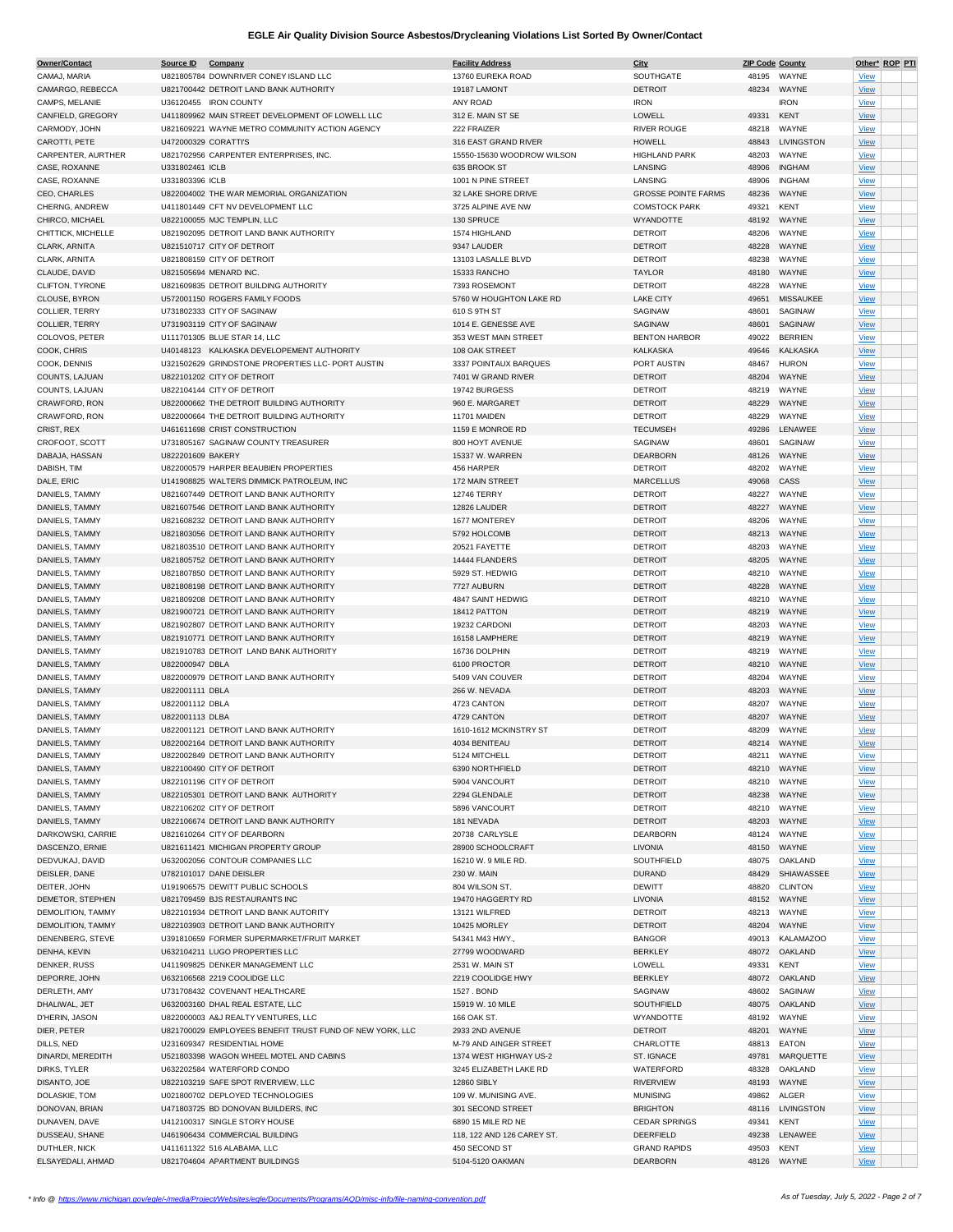| Owner/Contact            | Source ID Company |                                                       | <b>Facility Address</b>         | City                          | <b>ZIP Code County</b> |                       | Other* ROP PTI |  |
|--------------------------|-------------------|-------------------------------------------------------|---------------------------------|-------------------------------|------------------------|-----------------------|----------------|--|
| ERICKSON, JOHN           |                   | U411703145 RESIDENCE                                  | 3233 10 MILE ROAD               | <b>ROCKFORD</b>               | 49341                  | <b>KENT</b>           | <b>View</b>    |  |
| ERICKSON, MICHAEL        |                   | U651808494 MIDMICHIGAN MEDICAL CENTER                 | 335 E HOUGHTON ST               | <b>WEST BRANCH</b>            | 48661                  | <b>OGEMAW</b>         | View           |  |
|                          |                   |                                                       |                                 |                               |                        | WASHTENAW             |                |  |
| ERNAT, BETH              |                   | U811606419 CITY OF YPSILANTI                          | 530 FIRST AVE                   | YPSILANTI                     | 48197                  |                       | <b>View</b>    |  |
| EVANOFF, MICHAEL         | U481704188 MDNR   |                                                       | 30042 COUNTY ROAD 407           | <b>MCMILLAN</b>               | 49868                  | LUCE                  | <b>View</b>    |  |
| EVANS, WILEY             |                   | U502004149 CERTIFIED MOTORS                           | 60688 VAN DYKE                  | WASHINGTON                    | 48094                  | <b>MACOMB</b>         | View           |  |
| FARAH, RANIA             |                   | U822101831 CANTON INVESTMENTS AND DEVELOPMENT INC     | 43415 MICHIGAN                  | CANTON                        | 48188                  | WAYNE                 | <b>View</b>    |  |
| FARKAS, BRIAN            |                   | U821607544 DETROIT LAND BANK AUTHORITY                | 12811 LAUDER                    | <b>DETROIT</b>                | 48227                  | WAYNE                 | View           |  |
| FARRELL, MATHEW          |                   | U631808141 M1 BUNKER LLC                              | 108 AND 118 W. LAWRENCE         | <b>PONTIAC</b>                | 48341                  | <b>OAKLAND</b>        |                |  |
|                          |                   |                                                       |                                 |                               |                        |                       | <b>View</b>    |  |
| FARRELLY, KIRK           |                   | U782102248 CAPITAL GROWTH BUCHALTER                   | 1441 E. MAIN ST                 | <b>OWOSSO</b>                 | 48867                  | SHIAWASSEE            | <b>View</b>    |  |
| FAVA, KARL               |                   | U821608788 WEST FORD ROAD INVESTMENTS LLC             | 24921 FORD RD                   | DEARBORN                      | 48128                  | WAYNE                 | <b>View</b>    |  |
| FETT, TOM                |                   | U821903816 CITY OF DETROIT                            | 1623 GRAY                       | <b>DETROIT</b>                | 48226                  | WAYNE                 | <b>View</b>    |  |
| FETT, TOM                |                   | U822100622 CITY OF DETROIT                            | 6008 WHITEWOOD                  | <b>DETROIT</b>                | 48210                  | WAYNE                 | <b>View</b>    |  |
| FETT, TOM                |                   | U822104244 DETROIT DEMOLITION DEPARTMENT              | 9562 PRAIRIE                    | <b>DETROIT</b>                | 48204                  | WAYNE                 |                |  |
|                          |                   |                                                       |                                 |                               |                        |                       | <b>View</b>    |  |
| FILLMORE, ERIKA          |                   | U632200370 PRESTIGIOUS PENGUIN PROPERTIES LLC         | 30777 TELEGRAPH                 | <b>FRANKLIN</b>               | 48025                  | OAKLAND               | <b>View</b>    |  |
| FINES, TED               |                   | U042000041 HABITAT FOR HUMANITY                       | 1600 W. CHISHOLM                | <b>ALPENA</b>                 | 49707                  | <b>ALPENA</b>         | <b>View</b>    |  |
| FINGER, KATHY            |                   | U811612393 COMMERCIAL BUILDING                        | 106 MIDDLE STREET               | CHELSEA                       |                        | 48118 WASHTENAW       | <b>View</b>    |  |
| FINHOLM, FAITH           |                   | U251903057 GENESEE COUNTY LAND BANK                   | 3502 MASON                      | <b>FLINT</b>                  | 48505                  | <b>GENESEE</b>        | View           |  |
| FINHOLM, FAITH           |                   | U251905938 GENESEE COUNTY LAND BANK                   | 1726 LEITH ST.                  | <b>FLINT</b>                  | 48506                  | <b>GENESEE</b>        |                |  |
|                          |                   |                                                       |                                 |                               |                        |                       | <b>View</b>    |  |
| FINHOLM, MS.             |                   | U251612628 GENESEE COUNTY LAND BANK                   | 1330 EARLMOOR BLVD.             | <b>FLINT</b>                  | 48506                  | <b>GENESEE</b>        | <b>View</b>    |  |
| FISK, RON                |                   | U692105332 FORMER CLARK GAS STATION                   | 820 W MAIN                      | GAYLORD                       | 49375                  | <b>OTSEGO</b>         | <b>View</b>    |  |
| FOURNIER, WILLIAM        |                   | U091600857 FOURNIER DEMO                              | 2751 N WATER ST                 | <b>BAY CITY</b>               | 48706                  | BAY                   | <b>View</b>    |  |
| FRAZEUR, GEORGE          |                   | U782002292 GW FRAZEUR INC.                            | 2301 DEWEY RD                   | <b>OWOSSO</b>                 | 48867                  | SHIAWASSEE            | <b>View</b>    |  |
| FUCHS, CHRIS             |                   | U111905230 BUCHANAN TOWNSHIP                          | 16516 S RED BUD TRAIL           | <b>BUCHANAN</b>               | 49107                  | <b>BERRIEN</b>        |                |  |
|                          |                   |                                                       |                                 |                               |                        |                       | <b>View</b>    |  |
| GALLOWAY, FREDRICK       |                   | U331907495 GALILEE BAPTIST CHRUCH                     | 4804 SIDNEY ST                  | LANSING                       | 48911                  | <b>INGHAM</b>         | <b>View</b>    |  |
| GALLOWAY, TOM            |                   | U701601019 MB&G INVESTMENTS                           | 16564 148TH AVE                 | <b>SPRING LAKE</b>            | 49456                  | <b>OTTAWA</b>         | <b>View</b>    |  |
| GARY, PATRICIA           |                   | U821700098 CITY OF HIGHLAND PARK                      | 139 TENNYSON STREET             | <b>HIGHLAND PARK</b>          | 48203                  | WAYNE                 | <b>View</b>    |  |
| GAST, JAMES              |                   | U111909456 LAKE CHARTER TOWNSHIP                      | 10759 GAST RD.,                 | <b>LAKE CHARTER TOWNSHIP</b>  | 49106                  | <b>BERRIEN</b>        | <b>View</b>    |  |
|                          |                   |                                                       |                                 |                               |                        | <b>KALAMAZOO</b>      |                |  |
| <b>GATLIN, JASON</b>     |                   | U391806636 WAKESHMA TOWNSHIP                          | 14029 E. W AVENUE               | <b>FULTON</b>                 | 49052                  |                       | <b>View</b>    |  |
| GATLIN, JASON            |                   | U391808839 WAKESHMA TOWNSHIP                          | 13984 E. W. AVE                 | <b>FULTON</b>                 | 49052                  | <b>KALAMAZOO</b>      | <b>View</b>    |  |
| GEORGE, JAMES            |                   | U502202041 MANCHESTER CLINTON LLC                     | 16200 19 MILE RD                | <b>CLINTON TWP</b>            | 48038                  | <b>MACOMB</b>         | <b>View</b>    |  |
| <b>GERGIS, DERRICK</b>   |                   | U821606073 RIG PROPERTIES                             | 19455 GLENDALE                  | <b>DETROIT</b>                | 48223                  | WAYNE                 | <b>View</b>    |  |
| <b>GERRITS, GARY</b>     |                   | U501909799 HOOVER ROAD STORAGE CENTER LLC             | 27900 HOOVER ROAD               | WARREN                        | 48093                  | <b>MACOMB</b>         | <b>View</b>    |  |
| <b>GEURTS, BRUCE</b>     |                   |                                                       |                                 |                               |                        |                       |                |  |
|                          |                   | U661803401 WHITE PINE MOBIL MART                      | HIGHWAY 64                      | WHITE PINE                    | 49971                  | ONTONAGON             | <b>View</b>    |  |
| GHELANI, SANDEEPKUMAR    |                   | U471906196 VENUS CORPORATION - ON THE GO              | 2425 WEST GRAND RIVER AVE.      | <b>HOWELL</b>                 | 48843                  | <b>LIVINGSTON</b>     | <b>View</b>    |  |
| GILSTORF, JOE            |                   | U582101894 HOUSING SPECIALIST INC                     | 10200 TELEGRAPH                 | CARLETON                      | 48166                  | <b>MONROE</b>         | <b>View</b>    |  |
| <b>GOINS, ANTHONY</b>    |                   | U631704861 MJC WOODLAND CROSSING LLC                  | 1171 AUBURN ROAD                | ROCHESTER HILLS               | 48309                  | OAKLAND               | <b>View</b>    |  |
| GONSALVES, JOHN          |                   | U822105064 MACK GRATIOT LLC                           | 3343-3347 GRATIOT AVENUE        | <b>DETROIT</b>                | 48207                  | WAYNE                 | <b>View</b>    |  |
| <b>GORMAN, MICHAEL</b>   |                   | U821808210 WAYNE COUNTY DEPARTMENT OF PUBLIC SERVICES | 19600 WALTZ RD.                 | <b>HURON TOWNSHIP</b>         | 48164                  | WAYNE                 |                |  |
|                          |                   |                                                       |                                 |                               |                        |                       | <b>View</b>    |  |
| GOSS, TODD               |                   | U741802378 CROWN ENTERPRISES                          | 4219 POINTE TREMBLE ROAD        | <b>CLAY TOWNSHIP</b>          | 48001                  | <b>SAINT CLAIR</b>    | <b>View</b>    |  |
| GOSS, TODD               |                   | U821810662 MSC LAND LLC                               | 1491 W. JEFFERSON               | <b>TRENTON</b>                | 48183                  | WAYNE                 | <b>View</b>    |  |
| GRABOWSKI, RICHARD       |                   | U821513206 STAHALIN57LLC                              | 19357 STAHALIN                  | <b>DETROIT</b>                | 48238                  | WAYNE                 | <b>View</b>    |  |
| GRACE, LAMAR             |                   | U631910206 SIMPLY CONSTRUCTION & EXCAVATING LLC       | 20905 MAPLERIDGE AVENUE         | SOUTHFIELD                    | 48075                  | OAKLAND               | <b>View</b>    |  |
| GRAHAM, EDWARD           |                   | U251704046 MONTROSE SCHOOLS                           | 126 HICKORY                     | <b>MONTROSE</b>               | 48457                  | <b>GENESEE</b>        |                |  |
|                          |                   |                                                       |                                 |                               |                        |                       | <b>View</b>    |  |
| GRAHAM, JOHN             |                   | U372000444 ISABELLA COUNTY ROAD COMMISSION            | 2261 E. REMUS RD                | MT. PLEASANT                  | 48858                  | <b>ISABELLA</b>       | <b>View</b>    |  |
| GRASS, ADAM              |                   | U781800345 PERRY BAPTIST CHRUCH                       | 291 SOUTH MAIN ST               | PERRY                         | 48872                  | SHIAWASSEE            | <b>View</b>    |  |
| GREBECK, PETER           |                   | U631500167 PTV ENTERPRISES INC                        | <b>LAKE STREET</b>              | SOUTH LYON                    |                        | 48178 OAKLAND         | <b>View</b>    |  |
| <b>GRIFFIS, GEORGE</b>   |                   | U541603888 CHIPPEWA TOWNSHIP                          | 10135 19 MILE RD                | CHIPPEWA LAKES                | 49320                  | <b>MECOSTA</b>        | <b>View</b>    |  |
|                          |                   |                                                       | 6295 WESTSIDE SAGINAW ROAD      |                               |                        |                       |                |  |
| GROUP), BOB              |                   | U091803075 ZESTOS, JOHN D. - TRUST                    |                                 | <b>BAY CITY / FRANKENLUST</b> | 48706                  | BAY                   | <b>View</b>    |  |
| <b>GROVE, JENNIFER</b>   |                   | U371707287 MT. PLEASANT PUBLIC SCHOOLS                | 1651 BAMBER ST                  | MT. PLEASANT                  | 48858                  | <b>ISABELLA</b>       | <b>View</b>    |  |
| <b>GUASTELLO, THOMAS</b> |                   | U502002577 SHELBY TOWN CENTER I LLC                   | 14181 HALL ROAD                 | SHELBYTOWNSHIP                | 48315                  | <b>MACOMB</b>         | <b>View</b>    |  |
| GUNTHER, STEVE           |                   | U821803612 MASONIC TEMPLE ASSOCIATION OF DETROIT      | 500 TEMPLE AVE                  | <b>DETROIT</b>                | 48201                  | WAYNE                 | <b>View</b>    |  |
| <b>GUZMAN, JANE</b>      |                   | U762000160 JANE GUZMAN                                | 3020 M AIN ST                   | MARLETTE                      |                        | 48453 SANILAC         | <b>View</b>    |  |
| HACHEM, ABDALLAH         |                   | U821906565 ABDALLAH HACHEM                            | 26229 MICHIGAN AVE              |                               |                        |                       |                |  |
|                          |                   |                                                       |                                 | INKSTER                       | 48141                  | WAYNE                 | <b>VIEW</b>    |  |
| HADDAD, GHADA            |                   | U821704329 FORMER VFW CPL LAMBERT PFEIFFER POST       | 16736 ECORSE ROAD               | <b>ALLEN PARK</b>             |                        | 48150 WAYNE           | <b>View</b>    |  |
| HAMADE, STEVE            |                   | U821802926 HAMCO ENTERPRISES                          | 32932 WARREN RD.                | WESTLAND                      |                        | 48185 WAYNE           | <b>View</b>    |  |
| HANSEN, DAVID            |                   | U591702320 LAKEVIEW COMMUNITY CHRUCH                  | 8974 WEST HOWARD CITY EDMORE RD | LAKEVIEW                      | 48850                  | <b>MONTCALM</b>       | <b>View</b>    |  |
| HANSEN, RICK             |                   | U191701599 HANSEN QUIK STOP INC                       | 8998 E. M-21                    | OVID                          | 48866                  | <b>CLINTON</b>        | <b>View</b>    |  |
|                          |                   | U192100898 HANSEN'S QUIK STOP INC                     |                                 |                               |                        |                       |                |  |
| HANSEN, RICK             |                   |                                                       | 709 WEST STATE ST               | ST. JOHNS                     |                        | 48879 CLINTON         | <b>View</b>    |  |
| HANSON, TED              |                   | U111800342 CITY OF BENTON HARBOR                      | 707 PAVONE                      | <b>BENTON HARBOR</b>          | 49022                  | <b>BERRIEN</b>        | <b>View</b>    |  |
| HARRISON, CINDY          |                   | U161412036 STRAITS FEDERAL CREDIT UNION               | 201 LOCUST ST                   | CHEBOYGAN                     | 49721                  | CHEBOYGAN             | <b>View</b>    |  |
| HARTMANN, KENN           | U391702802 KCLB   |                                                       | 739 E VINE                      | <b>KALAMAZOO</b>              | 49001                  | <b>KALAMAZOO</b>      | <b>View</b>    |  |
| HARTMANN, KENN           | U391702803 KCLB   |                                                       | 610 TRIMBIL                     | <b>KALAMAZOO</b>              | 49004                  | <b>KALAMAZOO</b>      | <b>View</b>    |  |
| HARTMANN, KENN           |                   | U391800114 KALAMAZOO LAND BANK AUTHORITY              | 1502 E. MICHIGAN AVE.,          | <b>KALAMAZOO</b>              | 49001                  | <b>KALAMAZOO</b>      |                |  |
|                          |                   |                                                       |                                 |                               |                        |                       | <b>View</b>    |  |
| HARTMANN, KENN           |                   | U391907905 KALAMAZOO COUNTY LAND BANK                 | 510 PHELPS ST                   | <b>KALAMAZOO</b>              | 49001                  | <b>KALAMAZOO</b>      | <b>View</b>    |  |
| HASSBERGER, KURT         |                   | U411611320 516 ALABAMA, LLC.                          | 458 SECOND ST                   | <b>GRAND RAPIDS</b>           | 49503                  | KENT                  | <b>View</b>    |  |
| HASSLE, JOE              |                   | U801603580 BERRYBROOK FARMS                           | 28230 ELM STREET                | <b>DOWAGIAC</b>               | 49047                  | VAN BUREN             | <b>View</b>    |  |
| HEIMAN, HANS             |                   | U812100347 ANN ARBOR WOODS                            | 2167 MEDFORD RD.,               | ANN ARBOR                     | 48104                  | WASHTENAW             | <b>View</b>    |  |
| HELM, MIKE               |                   | U822004357 BAYVIEW YACHT CLUB                         | 100 CLAIRPOINTE                 | <b>DETROIT</b>                | 48215                  | WAYNE                 |                |  |
|                          |                   |                                                       |                                 |                               |                        |                       | <b>View</b>    |  |
| HELZER, ERIC             |                   | U331513208 SAGINAW ROAD INVESTMENT LLC                | 7711 WEST SAGINAW HWY           | LANSING                       | 48917                  | <b>INGHAM</b>         | <b>View</b>    |  |
| HENRICKS, JOEL           |                   | U461806909 SHARE THE WARMTH                           | 427 W. MAUMEE                   | ADRIAN                        | 49221                  | LENAWEE               | <b>View</b>    |  |
| HERRON, DANIEL           |                   | U331605291 O'REILLY AUTOMOTIVE STORES, INC.           | 2417 N. CEDAR ST                | <b>HOLT</b>                   | 48842                  | <b>INGHAM</b>         | View           |  |
| HERSCH, ED               |                   | U632100200 3491 KENMORE LLC                           | 1258 ROCHESTER RD               | <b>TROY</b>                   | 40083                  | OAKLAND               | <b>View</b>    |  |
| HERSCHEBERGER, EMMANUEL  |                   |                                                       |                                 |                               |                        |                       |                |  |
|                          |                   | U082104996 COMMERCIAL BUILDING                        | 12953 M-66                      | <b>BELLEVUE</b>               | 49021                  | <b>BARRY</b>          | <b>View</b>    |  |
| HOLLOWELL, MELVIN        |                   | U821701241 CITY OF DETROIT                            | 8040 SMART                      | <b>DETROIT</b>                | 48210                  | WAYNE                 | <b>View</b>    |  |
| HOLMANA, LARRY           |                   | U501701201 MAROGI ENTERPRISES LLC                     | 5703 E. EIGHT MILE ROAD         | WARREN                        | 48091                  | <b>MACOMB</b>         | <b>View</b>    |  |
| HOLMES, JASON            |                   | U411512555 SPRING PROPERTY MANGEMENT                  | 547 CHERRY                      | <b>GRAND RAPIDS</b>           | 49503                  | <b>KENT</b>           | <b>View</b>    |  |
| HOMAN, RICK              |                   | U281602147 SHERWIN-WILLIAMS                           | 1204 S. GARFIELD                | <b>TRAVERSE CITY</b>          | 49686                  | <b>GRAND TRAVERSE</b> | <b>View</b>    |  |
|                          |                   |                                                       | 2101 S. OPDYKE                  |                               | 48304                  | OAKLAND               |                |  |
| HOOMAIAN, CHUCK          |                   | U631909859 BRIGHT SUN INVESTMENTS, LLC                |                                 | <b>BLOOMFIELD TOWNSHIP</b>    |                        |                       | <b>View</b>    |  |
| HORN, LESLIE             |                   | U821609793 THE POWER OF GREEN HOUSING LLC             | 1777 W. WARREN                  | <b>DETROIT</b>                | 48204                  | WAYNE                 | <b>View</b>    |  |
| HRIVNK, DAVID            |                   | U811902562 PRENTICE PARTNERS LLC                      | 818 HENRY                       | ANN ARBOR                     | 48104                  | WASHTENAW             | <b>View</b>    |  |
| HUGHES, DAVID            |                   | U471906118 VANSTON/O'BRIEN, INC.                      | 2440 W GRAND RIVER              | <b>HOWELL</b>                 | 48843                  | LIVINGSTON            | <b>View</b>    |  |
| HUOTARI, RICH            |                   | U271703367 ASPIRUS GRANDVIEW                          | 10561 GRANDVIEW LANE            | <b>IRONWOOD</b>               | 49938                  | <b>GOGEBIC</b>        | <b>View</b>    |  |
| HWA, ANG                 |                   | U821509353 TOP ZONE PROPERTY INVESTMENTS LLC          | 21 E. GRAND                     | <b>HIGHLAND PARK</b>          | 48203                  | WAYNE                 |                |  |
|                          |                   |                                                       |                                 |                               |                        |                       | <b>View</b>    |  |
| ISSA, RAFAAT             |                   | U742103161 ZLR PROPERTIES LLC                         | 29103 HARPER                    | ST. CLAIR SHORES              |                        | 48082 SAINT CLAIR     | <b>View</b>    |  |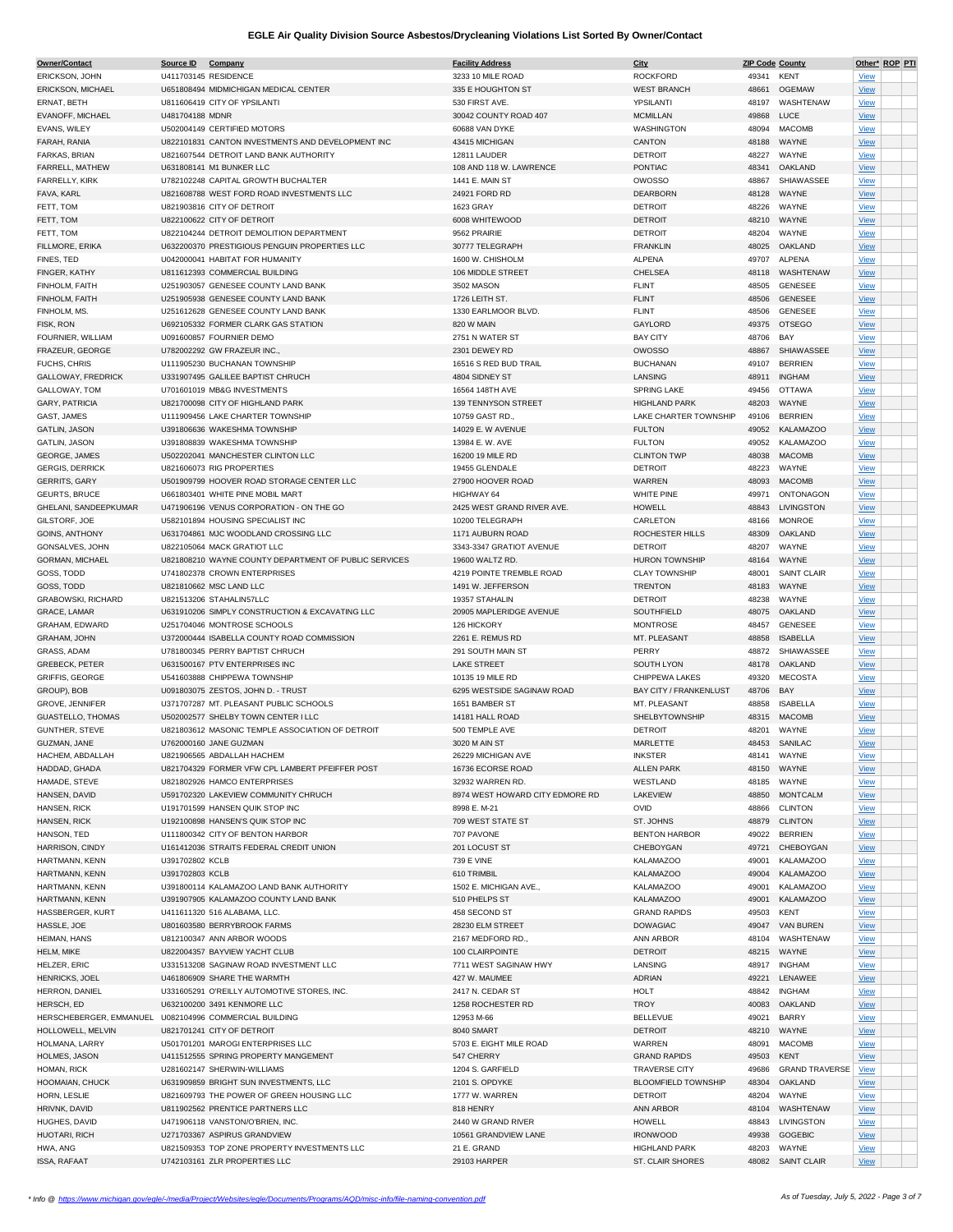| Owner/Contact             | Source ID Company    |                                                               | <b>Facility Address</b>               | City                   |       | <b>ZIP Code County</b> |             | Other* ROP PTI |
|---------------------------|----------------------|---------------------------------------------------------------|---------------------------------------|------------------------|-------|------------------------|-------------|----------------|
| <b>IVESON, ROGER</b>      |                      | U392101976 CITY OF KALAMAZOO                                  | 207 WALL ST                           | <b>KALAMAZOO</b>       |       | 49001 KALAMAZOO        | <b>View</b> |                |
| JACKSON, BOYSIE           |                      | U821610182 CITY OF DETROIT                                    | 16835 PRAIRIE                         | <b>DETROIT</b>         | 48221 | WAYNE                  | <b>View</b> |                |
| JACKSON, KAREN            |                      | U392002071 KALAMAZOO PUBLIC SCHOOLS                           | 606 E KILGORE                         | <b>KALAMAZOO</b>       | 49001 | <b>KALAMAZOO</b>       | <b>View</b> |                |
|                           |                      |                                                               |                                       |                        |       |                        |             |                |
| JADEMI, ANE               |                      | U821708482 COMMERCIAL BUILDING                                | 16820 GREENFIELD                      | <b>DETROIT</b>         | 48235 | WAYNE                  | <b>View</b> |                |
| JAMEL, JALAL              |                      | U821811148 TELECRAFT PLAZA                                    | 14100 TELEGRAPH ROAD                  | <b>DETROIT</b>         | 48239 | WAYNE                  | <b>View</b> |                |
| JAMES, LUCILLE            |                      | U251703574 GENESEE COUNTY LAND BANK                           | 4011 MANHALL AVE.                     | <b>FLINT</b>           | 48532 | <b>GENESEE</b>         | <b>View</b> |                |
| JAMES, LUCILLE            |                      | U251703600 GENESEE COUNTY LAND BANK                           | 955 HUGHES AVE.                       | <b>FLINT</b>           | 48503 | <b>GENESEE</b>         | <b>View</b> |                |
| JAMIL, SOMER              |                      | U811810016 SETHINA LLC                                        | 9594 MAIN ST.                         | <b>WHITMORE LAKE</b>   | 48189 | WASHTENAW              | <b>View</b> |                |
| JAMO, MARVIN              |                      | U821703942 HOUSE OF DANK                                      | 3300 8 MILE                           | <b>DETROIT</b>         | 48091 | WAYNE                  | <b>View</b> |                |
| JAWICH, NAZAR             |                      | U821904222 J.B. BECK, LLC                                     | 15257 BECK ROAD                       | PLYMOUTH TOWNSHIP      | 48170 | WAYNE                  | <b>View</b> |                |
|                           |                      |                                                               |                                       |                        |       |                        |             |                |
| <b>JEKIELEK, ANTHONY</b>  |                      | U501705432 ALJ PROPERTIES LLC                                 | 31490 UTICA ROAD                      | <b>FRASER</b>          | 48026 | <b>MACOMB</b>          | <b>View</b> |                |
| <b>JEMISON, ARTHUR</b>    |                      | U821606526 DETROIT HOUSING & REVITALIZATION DEPARTMENT        | 6622-30 VAN DYKE AVE.                 | <b>DETROIT</b>         | 48213 | WAYNE                  | <b>View</b> |                |
| <b>JEMISON, ARTHUR</b>    |                      | U821609803 DETROIT HOUSING & REVITALIZATION DEPARTMENT        | 78 E EUCLID                           | <b>DETROIT</b>         | 48202 | WAYNE                  | <b>View</b> |                |
| JENNINGS, STEVE           |                      | U782101581 STEVE JENNINGS                                     | 10188 WILKINSON RD                    | <b>LENNON</b>          | 48449 | SHIAWASSEE             | <b>View</b> |                |
| JOHNSON, DARYL            |                      | U591907123 SUBWAY RESTAURANT                                  | 9605 N. GREENVILLE RD                 | LAKEVIEW               | 48850 | <b>MONTCALM</b>        | <b>View</b> |                |
| JONES, CHAD               |                      | U252201586 LURVEY CONSTRUCTION                                | 201 W. TENTH                          | <b>FLINT</b>           | 48502 | <b>GENESEE</b>         | <b>View</b> |                |
| JONES, SCOTT              |                      | U822002320 BELLEVILLE MAIN LLC                                | 584 MAIN ST.                          | <b>BELLEVILLE</b>      | 48111 | WAYNE                  | <b>View</b> |                |
|                           |                      | U811700247 SALINE COMMONS, LLC                                |                                       |                        |       | WASHTENAW              |             |                |
| JONNA, JORDAN             |                      |                                                               | 1335 E. MICHIGAN AVE                  | SALINE                 | 48176 |                        | <b>View</b> |                |
| JONNA, LAITH              |                      | U581611031 LONG LAKE PROPERTIES LLC                           | 1011 S. MONROE                        | <b>MONROE</b>          | 48161 | <b>MONROE</b>          | <b>View</b> |                |
| <b>JR, HAROLD</b>         | U822001322 MDOT      |                                                               | INTERSECTION OF TOWNSEND ST. AND I-94 | <b>DETROIT</b>         | 48213 | WAYNE                  | <b>View</b> |                |
| JULIO, LAWRENCE           |                      | U311907897 JULIO PROPERITIES                                  | 21021 ROYCE ROAD                      | <b>HANCOCK</b>         | 49930 | <b>HOUGHTON</b>        | <b>View</b> |                |
| KAFAEI, SAM               |                      | U812105401 ASHLEY STREET, LLC                                 | 318 S. ASHLEY                         | <b>ANN ARBOR</b>       | 48104 | WASHTENAW              | <b>View</b> |                |
| KALISKI, PAIGE            |                      | U821901920 CITY OF DETROIT OFFICE OF CONTRACTING AND PROCUREM | 15792 HOLMUR                          | <b>DETROIT</b>         | 48221 | WAYNE                  | <b>View</b> |                |
| KALISKI, PAIGE            |                      | U821905727 CITY OF DETROIT OFFICE OF CONTRACTING AND PROCUREM | 18883 BRINKER                         | <b>DETROIT</b>         | 48234 | WAYNE                  | <b>View</b> |                |
|                           |                      |                                                               |                                       |                        |       |                        |             |                |
| KANDAH, FRED              |                      | U822000580 ABMK PROPERTY 6332 LLC                             | 6332 MIDDLEBELT                       | <b>GARDEN CITY</b>     | 48135 | WAYNE                  | <b>View</b> |                |
| KASHMIKHA, RAY            |                      | U821806193 MELVINDALE INVESTMENTS LLC                         | 3600 OAKWOOD BOULEVARD                | MELVINDALE             |       | 48122 WAYNE            | <b>View</b> |                |
| KASSAB, MARK              |                      | U132001883 THUNDERBIRD VILLAGE                                | 1145 HARMONIA RD                      | SPRINGFIELD            | 49037 | CALHOUN                | <b>View</b> |                |
| KASSUBA, AARON            |                      | U691905711 RESIDENCE                                          | 12509 HEATHERTON ROAD                 | <b>JOHANNESBURG</b>    | 49751 | <b>OTSEGO</b>          | <b>View</b> |                |
| KATOFSKY, JEFF            |                      | U741801703 PLANET CLAIR LLC                                   | 500 N. RIVERSIDE AVE.                 | ST.CLAIR               | 48078 | <b>SAINT CLAIR</b>     | <b>View</b> |                |
| KATOFSKY, JEFF            |                      | U742000292 HIP HIP HURON                                      | 1026 MILITARY                         | PORT HURON             | 48060 | <b>SAINT CLAIR</b>     | <b>View</b> |                |
| KCHIKIAN, ERIC            |                      | U811802278 NORTH UNIVERSITY PARK LLC                          | 35 RESEARCH DR                        | <b>ANN ARBOR</b>       | 48103 | WASHTENAW              |             |                |
|                           |                      |                                                               |                                       |                        |       |                        | <b>View</b> |                |
| <b>KEFALLINOS, DENNIS</b> |                      | U822201202 ELIZABETH STREET LOFTS, INC.                       | 1448 WABASH                           | <b>DETROIT</b>         | 48216 | WAYNE                  | <b>View</b> |                |
| KEPLAR, DAVE              |                      | U561700880 TCP INVESTMENTS                                    | 307 W INDIAN                          | <b>MIDLAND</b>         | 48640 | <b>MIDLAND</b>         | <b>View</b> |                |
| KERN, JEFF                |                      | U562106365 FORMER HOLIDAY INN                                 | 1500 W WACKERLY RD                    | <b>MIDLAND</b>         | 48642 | <b>MIDLAND</b>         | <b>View</b> |                |
| KIEZI, MARVIN             |                      | U502004173 MARVIN KIEZI                                       | 44809 VANDYKE                         | <b>UTICA</b>           | 48317 | <b>MACOMB</b>          | <b>View</b> |                |
| KIRKSEY, DENNIS           |                      | U611611944 KIRKSEY INVESTMENT CORPORATION                     | 1133 W. WESTERN AVE                   | <b>MUSKEGON</b>        | 49441 | <b>MUSKEGON</b>        | <b>View</b> |                |
| <b>KLEIN, NICK</b>        |                      | U762101623 MICHIGAN SUGAR                                     | 159 S. HOWARD AVE.,                   | CROSWELL               | 48422 | SANILAC                |             |                |
|                           |                      |                                                               |                                       |                        |       |                        | <b>View</b> |                |
| KOJA, NICK                |                      | U741708252 FORMER ZLATES PLACE                                | 7750 DIXIE HIGHWAY                    | <b>FAIR HAVEN</b>      | 48023 | <b>SAINT CLAIR</b>     | <b>View</b> |                |
| KONJA, TONY               |                      | U821606712 BIANKA INVESTMENTS LLC                             | 16400 EAST WARREN AVENUE              | <b>DETROIT</b>         | 48224 | WAYNE                  | <b>View</b> |                |
| KORTY, PAUL               |                      | U821908942 CIENA HEALTHCARE                                   | 19100 W. SEVEN MILE RD                | <b>DETROIT</b>         | 48219 | WAYNE                  | <b>View</b> |                |
| KOSMO-METZ, KATHERINE     |                      | U811700638 FORMER HOMETOWN BICYCLES SHOP                      | 9317 MAIN STREET                      | <b>WHITMORE LAKE</b>   | 48189 | WASHTENAW              | <b>View</b> |                |
| KOWALSKI, DOUGLAS         | U332000341 DARKON    |                                                               | 5656 S. CEDAR ST                      | LANSING                | 48911 | <b>INGHAM</b>          | <b>View</b> |                |
| <b>KROHN, RICH</b>        |                      | U321416162 KROHN PROPERTY                                     | 4471 M-142                            | <b>ELKTON</b>          | 48731 | <b>HURON</b>           | <b>View</b> |                |
| KRUGIELKA, SCOTT          |                      | U252105090 SOZO COMPANIES                                     | 1101 ROBERT T. LONGWAY                | <b>FLINT</b>           | 48503 | <b>GENESEE</b>         | <b>View</b> |                |
|                           |                      |                                                               |                                       |                        |       |                        |             |                |
| KUBSCH, RICH              |                      | U111807431 ORONOLO CHARTER TOWNSHIP                           | 8922 M-139                            | <b>BERRIEN SPRINGS</b> | 49103 | <b>BERRIEN</b>         | <b>View</b> |                |
| KUMAR, VIJAR              |                      | U651411167 AGILITY PHYSICAL THERAPY                           | 600 S. BENNETT                        | <b>ROSE CITY</b>       | 48654 | <b>OGEMAW</b>          | <b>View</b> |                |
| LAHN, JESSICA             |                      | U132101249 FORMER SCHOOL BUILDING                             | 415 POULSEN AVE                       | <b>BATTLE CREEK</b>    | 49014 | CALHOUN                | <b>View</b> |                |
| LAU, HARRY                |                      | U821609511 LIVONIA PUBLIC SCHOOLS                             | 16200 NEWBURGH RD.                    | <b>LIVONIA</b>         | 48154 | WAYNE                  | <b>View</b> |                |
| LAWSON, JEFFREY           |                      | U161802897 COUNTY OF CHEBOYGAN                                | 417 & 418 NORTH MAIN                  | CHEBOYGAN              | 49721 | CHEBOYGAN              | <b>View</b> |                |
| LEE, GENE                 |                      | U232003833 YOUNGS BEAUTY INC                                  | 4239 W. SAGINAW HWY                   | LANSING                | 48917 | <b>EATON</b>           | <b>View</b> |                |
|                           |                      |                                                               |                                       | DEARBORN               |       | 48214 WAYNE            |             |                |
| LENOWITZ, PAUL            |                      | U821708403 CARROLS RESTAURANT GROUP                           | 25300 MICHIGAN AVENUE                 |                        |       |                        | <b>View</b> |                |
| LEUNG, SHUI               |                      | U131611869 YINHAI RESTAURANT                                  | 1102 WEST MICHIGAN AVE                | <b>MARSHALL</b>        |       | 49068 CALHOUN          | <b>View</b> |                |
| LEWIS, GEORGE             |                      | U471801493 FIRST UNITED METHODIST CHURCH                      | 1230 BOWER ST                         | <b>HOWELL</b>          | 48843 | LIVINGSTON             | <u>View</u> |                |
| LIA, GIUSEPPE             |                      | U502001810 MACOMB LAND MANAGEMENT LLC                         | 43653 GRATIOT                         | <b>CLINTON TWP</b>     | 48063 | <b>MACOMB</b>          | View        |                |
| LINDAHL, CLIFF            |                      | U472102469 CLIFF LINDHAL                                      | 2830 CLARK RD.                        | <b>HARTLAND</b>        | 48353 | LIVINGSTON             | <b>View</b> |                |
| LINDBERT, RYAN            | U211705615 ROB'S IGA |                                                               | 7929 US HIGHWAY 2                     | <b>RAPID RIVER</b>     | 49878 | DELTA                  | <b>View</b> |                |
| LINDERMANN, PATRICK       |                      | U332000247 INGHAM COUNTY DRAIN COMMISSION                     | 1581 HASLETT RD                       | <b>HASLETT</b>         | 48840 | <b>INGHAM</b>          | <b>View</b> |                |
|                           |                      |                                                               |                                       |                        |       |                        |             |                |
| LISS, JORDEN              |                      | U591607343 ATWATER GROUP                                      | 321 EAST MAIN STREET                  | <b>CARSON CITY</b>     | 48811 | <b>MONTCALM</b>        | <b>View</b> |                |
| LOBBESTAEL, DUANE         |                      | U631906759 SAYLORS LANDING LLC                                | 94 DWIGHT AVE.                        | <b>PONTIAC</b>         | 48341 | OAKLAND                | <b>View</b> |                |
| LOMBARDO, PETER           |                      | U632202594 LOMBARDOS PROPERITES LLC                           | ROSSHIRE CT (1-40)                    | <b>PONTIAC</b>         | 48341 | OAKLAND                | <b>View</b> |                |
| MADDEN, PEGGY             |                      | U822002472 CITY OF RIVER ROUGE                                | 19 MYRTLE                             | <b>RIVER ROUGE</b>     | 48218 | WAYNE                  | <b>View</b> |                |
| MAIN, KELLY               |                      | U391900031 W. L. MOLDING                                      | 8212 SHAVER                           | PORTAGE                | 49024 | <b>KALAMAZOO</b>       | <b>View</b> |                |
| MAIREY, DIDIER            |                      | U822103774 LABO M DETROIT LLC                                 | 5061-5071 LAKEWOOD ST.                | <b>DETROIT</b>         | 48213 | WAYNE                  | <b>View</b> |                |
| MAJKOWSKI, STEVE          |                      | U632201400 SBCARDCOR LLC                                      | 407 S. MAIN                           | <b>ROCHESTER</b>       | 48307 | OAKLAND                | <b>View</b> |                |
| MALACHOWSKI, MICHAEL      |                      | U781903050 GIGI'S BANQUET AND CATERING                        |                                       | CORUNNA                | 48817 | SHIAWASSEE             |             |                |
|                           |                      |                                                               | 3144 E M-21                           |                        |       |                        | <b>View</b> |                |
| MAMO, ALEX                |                      | U811510952 CITY OF YPSILANTI                                  | 2215 HARMON AVE                       | YPSILANTI              | 48198 | WASHTENAW              | <b>View</b> |                |
| MANCINI, FRANCO           |                      | U502003825 BROKEN SOUND LLC                                   | 7777 25 MILE RD.                      | SHELBY TOWNSHIP        | 48316 | <b>MACOMB</b>          | <b>View</b> |                |
| MARCY, JAMES              |                      | U251903138 GENESEE COUNTY LAND BANK                           | 2300 ALEXANDER ST.                    | <b>FLINT</b>           | 48505 | <b>GENESEE</b>         | <b>View</b> |                |
| MARKSTORM, KEITH          |                      | U091904548 BAY AREA VETERANS FOUNDATION                       | 1009 NORTH MADISON AVENUE             | <b>BAY CITY</b>        | 48708 | BAY                    | <b>View</b> |                |
| MARVIN, JOE               |                      | U462003089 MANITOU BEACH HOLDINGS LLC                         | 1235 ELM                              | MANITOU BEACH          | 49235 | LENAWEE                | <b>View</b> |                |
| MASON, LILIANE            |                      | U131803041 CITY OF BATTLE CREEK                               | 32 FRISBIE AVE.                       | <b>BATTLE CREEK</b>    | 49037 | CALHOUN                | <u>View</u> |                |
| MASSY, DAN                | U671808343 OCLB      |                                                               | 200 E MAIN ST                         | <b>MARION</b>          | 49665 | OSCEOLA                |             |                |
|                           |                      |                                                               |                                       |                        |       |                        | <b>View</b> |                |
| MAURER, KAYLA             |                      | U741612777 FORMER CAPAC STORAGE                               | 5570 HACKMAN                          | MUSSEY TOWNSHIP        | 48014 | SAINT CLAIR            | <b>View</b> |                |
| MCCLAIN, LISA             | U501801646 UNKNOWN   |                                                               | 129 W. LAFEYETTE                      | <b>ROMEO</b>           | 48065 | <b>MACOMB</b>          | <b>View</b> |                |
| MCKENZIE, MICHELLE        |                      | U631708771 CITY OF PONTIAC                                    | 69 WALDO                              | PONTIAC                | 48341 | OAKLAND                | <b>View</b> |                |
| MCLUCAS, WES              |                      | U471810310 RESIDENTIAL PROPERTY                               | 6165 DENTON HILL                      | <b>FENTON</b>          | 48430 | LIVINGSTON             | <b>View</b> |                |
| MCNUTT, BOB               |                      | U391810820 CITY OF KALAMAZOO                                  | 718 STAPLES AVE                       | <b>KALAMAZOO</b>       | 49001 | <b>KALAMAZOO</b>       | <b>View</b> |                |
| MEKANI, NABHAN            |                      | U501810303 UNITED HOSPITALITY GROUP III LLC                   | 11570 E. 11 MILE ROAD                 | WARREN                 | 48089 | <b>MACOMB</b>          | <b>View</b> |                |
|                           |                      |                                                               |                                       |                        |       |                        |             |                |
| MENKE, RICHARD            |                      | U05144623 PRO M LLC                                           | 309 N. DANFORTH                       | MANCELONA              | 49659 | ANTRIM                 | <b>View</b> |                |
| MILLER, GARY              |                      | U511413759 MARTIN MARRIETTA MAGNESIUM PLANT                   | 1800 EASTLAKE RD                      | <b>MANISTEE</b>        | 49660 | <b>MANISTEE</b>        | <b>View</b> |                |
| MILLER, JASON             |                      | U461700171 GREAT LAKES AERIAL MAINTENANCE & CONSTRUCTION COM  | 100 E. PATTERSON                      | <b>TECUMSEH</b>        | 49286 | LENAWEE                | <u>View</u> |                |
| MILLER, TOM               |                      | U731709334 SAGINAW COUNTY LAND BANK                           | 3409 ROBERTS ST                       | SAGINAW                | 48602 | SAGINAW                | <b>View</b> |                |
| MILLER, TOM               |                      | U731801332 SAGINAW COUNTY LAND BANK                           | 2313 S. MICHIGAN                      | SAGINAW                | 48602 | SAGINAW                | <b>View</b> |                |
| MILLER, TOM               |                      | U731905898 SAGINAW COUNTY LAND BANK                           | 1905 S WASHINGTON AVE                 | SAGINAW                | 48601 | SAGINAW                | <b>View</b> |                |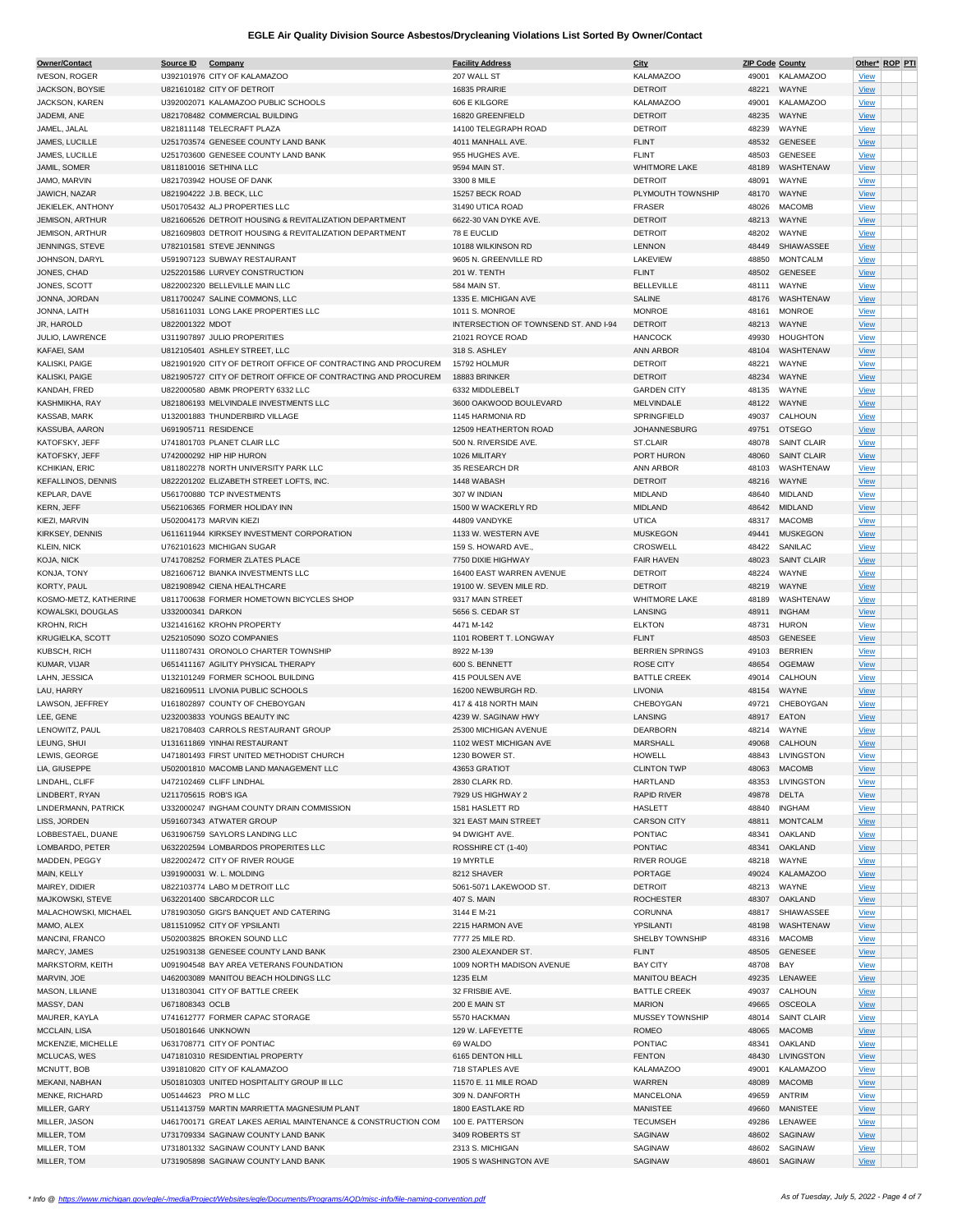| Owner/Contact         | Source ID | Company                                               | <b>Facility Address</b>   | City                     |            | <b>ZIP Code County</b> |             | Other* ROP PTI |
|-----------------------|-----------|-------------------------------------------------------|---------------------------|--------------------------|------------|------------------------|-------------|----------------|
| MILLER, TOM           |           | U731905903 SAGINAW COUNTY LAND BANK                   | 2317 HAMMEL ST            | SAGINAW                  |            | 48601 SAGINAW          | <b>View</b> |                |
|                       |           |                                                       |                           |                          |            |                        |             |                |
| MILLER, TOM           |           | U731905909 SAGINAW COUNTY LAND BANK                   | 2527 E REMINGTON ST       | <b>SAGINAW</b>           | 48601      | SAGINAW                | View        |                |
| MILLER, TOM           |           | U731905914 SAGINAW COUNTY LAND BANK                   | 1313 E HOLLAND AVE        | SAGINAW                  | 48601      | SAGINAW                | <b>View</b> |                |
| MILLER, TOM           |           | U731906037 SAGINAW COUNTY LAND BANK                   | 218 TITTABAWASSEE RD      | SAGINAW                  | 48604      | SAGINAW                | <b>View</b> |                |
|                       |           | U382000978 MILNER AND CARINGELLA INC                  | 2388 W. MICHIGAN AVE      | <b>JACKSON</b>           | 49202      | <b>JACKSON</b>         |             |                |
| MILNER, MITCH         |           |                                                       |                           |                          |            |                        | <b>View</b> |                |
| MITCHELL, HOPE        |           | U611600328 CITY OF MUSKEGON                           | 1254 5TH ST               | <b>MUSKEGON</b>          | 49441      | <b>MUSKEGON</b>        | <b>View</b> |                |
| MITCHELL, WILLIAM     |           | U631605281 ESTATE OF WILLIAM MITCHELL                 | 3965 CASS ELIZABETH RD    | WATERFORD                | 48328      | OAKLAND                | <b>View</b> |                |
| MONA, PILLAR          |           | U822001495 JEFFERSON GREEN                            | 11347 W. JEFFERSON        | <b>RIVER ROUGE</b>       | 48218      | WAYNE                  | <b>View</b> |                |
|                       |           |                                                       |                           |                          |            |                        |             |                |
| MONROE, CARRIE        |           | U821507057 DETROIT LAND BANK AUTHORITY                | 5816-18 BEECHWOOD         | <b>DETROIT</b>           | 48226      | WAYNE                  | <b>View</b> |                |
| MONTGOMERY, TAURUS    |           | U111606591 SEVENTH-DAY ADVENTIST CHURCH               | 341 PIPESTONE RD          | <b>BENTON HARBOR</b>     |            | 49022 BERRIEN          | <b>View</b> |                |
| MONTOYA, KATIE        |           | U111512045 BERRIEN COUNTY LAND BANK                   | 368 BRUNSON               | <b>BENTON HARBOR</b>     | 49022      | <b>BERRIEN</b>         | <b>View</b> |                |
|                       |           |                                                       |                           |                          |            |                        |             |                |
| MONTOYA, KATIE        |           | U111513363 BERRIEN COUNTY                             | 668 PEARL ST              | <b>BENTON HARBOR</b>     |            | 49022 BERRIEN          | View        |                |
| MOOMAW, GEORGE        |           | U502000395 ST. AUGUSTINE CATHOLIC PARISH              | 68059 S. MAIN ST.         | <b>RICHMOND</b>          | 48062      | <b>MACOMB</b>          | <b>View</b> |                |
| MOORE, ERIC           |           | U471802094 CAPITAL CONSTRUCTION GROUP                 | 2255 PINCKNEY RD          | <b>HOWELL/MARION</b>     | 48843      | LIVINGSTON             | <b>View</b> |                |
|                       |           | U821804323 JONATHON AND JUSTIN INC                    | 6642 MICHIGAN AVE         | <b>DETROIT</b>           | 48210      | WAYNE                  |             |                |
| MORAD, MAISAM         |           |                                                       |                           |                          |            |                        | <b>View</b> |                |
| <b>MORAN, PATRICK</b> |           | U821701106 MORAN SOUTHGATE LLC                        | 15800 EUREKA ROAD         | SOUTHGATE                |            | 48195 WAYNE            | <b>View</b> |                |
| MORSE, ELIZABETH      |           | U411705789 DOWNTOWN DEVELOPMENT AUTHORITY - SPARTA MI | 194 EAST DIVISION         | <b>SPARTA</b>            | 49345      | KENT                   | <b>View</b> |                |
| MOSCHOURI, NIKOLAOS   |           | U821803866 21840 EUREKA LLC                           | 21840 EUREKA              | <b>TAYLOR</b>            | 48180      | WAYNE                  |             |                |
|                       |           |                                                       |                           |                          |            |                        | <b>View</b> |                |
| MURAD, BASSAM         |           | U501903153 MURAD METRO PROPERTIES                     | 48945 VAN DYKE            | SHELBY TWP               | 48316      | <b>MACOMB</b>          | <b>View</b> |                |
| MURAD, RAY            |           | U091801185 RRH DISCOUNT, INC.                         | 3389 SOUTH HURON ROAD     | <b>BAY CITY</b>          | 48706      | BAY                    | <b>View</b> |                |
| MURPHY, KEVIN         |           | U591810306 CARSON CITY - CRYSTAL AREA SCHOOLS         | 116 E. SHERMAN            | <b>CARSON CITY</b>       | 48811      | <b>MONTCALM</b>        | <b>View</b> |                |
|                       |           |                                                       |                           |                          |            |                        |             |                |
| NADOLSKI, LEN         |           | U631803621 LB LAND LLC                                | 525 SOUTHFIELD            | <b>BIRMINGHAM</b>        | 48009      | OAKLAND                | <b>View</b> |                |
| NAKASH, RUTH          |           | U631810653 S&V EQUITIES LLC                           | 3300 ELIZABETH LAKE RD    | WATERFORD                | 48328      | OAKLAND                | <b>View</b> |                |
| NDUBUISI, UCHENNA     |           | U822002387 VACANT COMMERCIAL BUILDINGS                | 2226 AND 2228 INKSTER RD. | <b>INKSTER</b>           | 48141      | WAYNE                  | <b>View</b> |                |
|                       |           |                                                       |                           |                          |            |                        |             |                |
| NELIS, JOSEPH         |           | U701700634 NELL' DUTCH VILLAGE                        | 12350 JAMES STREET        | <b>HOLLAND</b>           | 49424      | <b>OTTAWA</b>          | <b>View</b> |                |
| NELSON, BOB           |           | U781903083 MOWEN FUNERAL HOME                         | 409 W. MAIN ST            | <b>OWOSSO</b>            | 48867      | SHIAWASSEE             | <b>View</b> |                |
| NEWBAUER, CARSON      |           | U732001366 SAGINAW VILLAS MHP                         | 4141 DIXIE HWY            | SAGINAW                  | 48601      | SAGINAW                | <b>View</b> |                |
|                       |           |                                                       |                           |                          |            |                        |             |                |
| NICHOLS, ELIA         |           | U821803315 HIGHLAND HOUSE, INC.                       | 2630 E. HIGHLAND          | <b>HIGHLAND TOWNSHIP</b> | 48356      | WAYNE                  | <b>View</b> |                |
| NICOL-BOWERS, TRUDY   |           | U762200072 SANILAC COUNTY                             | 8475 THIRD ST.,           | <b>MINDEN</b>            | 48456      | SANILAC                | <b>View</b> |                |
| NIKOLLA, ERION        |           | U631809314 EUREKA BUILDING COMPANY                    | 5383 ROCHESTER            | <b>TROY</b>              | 48085      | OAKLAND                | <b>View</b> |                |
|                       |           |                                                       |                           |                          |            |                        |             |                |
| NIZAN, RAN            |           | U822102076 YOFI INVESTMENTS LLC                       | 22421 HURON RIVER DRIVE   | <b>ROCKWOOD</b>          | 48173      | WAYNE                  | <b>View</b> |                |
| N'NAMDI, IZEGBE       |           | U821801623 EAST FOREST ART DEVELOPERS                 | 3820 GRAND RIVER          | <b>DETROIT</b>           | 48208      | WAYNE                  | <b>View</b> |                |
| NOEL, ADAM            |           | U822000845 THE SHIRLEY DETROIT                        | 1442 CALVERT              | <b>DETROIT</b>           | 48206      | WAYNE                  | <b>View</b> |                |
|                       |           |                                                       |                           |                          |            |                        |             |                |
| NOVAK, JIM            |           | U441700575 NOVAKS CORPORATION                         | 401 CHURCH STREET         | <b>ALMONT</b>            | 48003      | LAPEER                 | <b>View</b> |                |
| OCHAB, PETE           |           | U822106363 COMMERCIAL BUILDING                        | 12345 TELEGRAPH ROAD      | <b>TAYLOR</b>            | 48180      | WAYNE                  | <b>View</b> |                |
| OLEY, JERRY           |           | U581607696 MONROE PUBLIC SCHOOLS                      | 15488 EASTWOOD            | <b>MONROE</b>            | 48161      | <b>MONROE</b>          | <b>View</b> |                |
|                       |           |                                                       |                           |                          |            |                        |             |                |
| OLINYK, MARK          |           | U462202906 FORMER VACANT CHURCH CAMP                  | 1000 HANE HIGHWAY         | ONSTEAD                  | 49265      | LENAWEE                | <b>View</b> |                |
| OLSEN, MR.            |           | U382201348 DIOCESE OF LANSING                         | 717 WATERLOO ST.          | <b>JACKSON</b>           | 49202      | <b>JACKSON</b>         | <b>View</b> |                |
| OLSEN, TODD           |           | U461700844 DEVILS LAKE VENTURES                       | 9570 DEVIL'S HIGHWAY      | MANITOU BEACH            | 49253      | LENAWEE                | <b>View</b> |                |
|                       |           |                                                       |                           |                          |            |                        |             |                |
| ONUFRAK, KELLI        |           | U822102446 CITY OF RIVER ROUGE                        | 141 E GREAT LAKES AVE     | <b>RIVER ROUGE</b>       |            | 48218 WAYNE            | <b>View</b> |                |
| OSTLUND, ALAN         |           | U471907802 PARTLUND DEVELOPMENT                       | 2700 EAST GRAND RIVER AVE | HOWELL                   | 48843      | LIVINGSTON             | <b>View</b> |                |
| OURO, ROBERT          |           | U812100043 OURO PROPERTIES                            | 1255 MILAN OAKVILLE ROAD  | <b>MILAN</b>             | 48160      | WASHTENAW              | <b>View</b> |                |
|                       |           |                                                       |                           |                          |            |                        |             |                |
| OWNER, BUSINESS       |           | U821800287 GW5 624 LLC                                | 624 CHARLOTTE             | <b>DETROIT</b>           | 48214      | WAYNE                  | <b>View</b> |                |
| PAETSCHOW, JIM        |           | U182003351 RED HOOK PROPERTIES                        | 10359 S. CLARE AVE        | CLARE                    | 48617      | CLARE                  | View        |                |
| PALAZZOLO, TIM        |           | U821900254 DETROIT BUILDING AUTHORITY                 | 19795 HARLOW              | <b>DETROIT</b>           | 48235      | WAYNE                  | <b>View</b> |                |
|                       |           |                                                       |                           |                          |            |                        |             |                |
| PALAZZOLO, TIM        |           | U821900371 DETROIT BUILDING AUTHORITY                 | 6415 IROQOUIS             | <b>DETROIT</b>           |            | 48213 WAYNE            | <b>View</b> |                |
| PALAZZOLO, TIM        |           | U821900475 DETROIT BUILDING AUTHORITY                 | 6432 IROQUOIS             | <b>DETROIT</b>           |            | 48213 WAYNE            | <b>View</b> |                |
| PALAZZOLO, TIM        |           | U821900485 DETROIT BUILDING AUTHORITY                 | 6433 IROQUOIS             | <b>DETROIT</b>           |            | 48213 WAYNE            | <b>View</b> |                |
|                       |           |                                                       |                           |                          |            |                        |             |                |
| PALAZZOLO, TIM        |           | U821900497 DETROIT BUILDING AUTHORITY                 | 6126 IROQUOIS             | <b>DETROIT</b>           |            | 48213 WAYNE            | <b>View</b> |                |
| PARK, TIEN            |           | U821910201 OLD GAS STATION                            | 15025 DIX TOLEDO RD       | SOUTHGATE                |            | 48195 WAYNE            | <b>View</b> |                |
| PARRY, ALEX           |           | U732000334 ANN ARBOR BUILDERS                         | 208 SOUTH MICHIGAN AVENUE | SAGINAW                  |            | 48602 SAGINAW          | <b>View</b> |                |
|                       |           |                                                       |                           |                          |            |                        |             |                |
| PARRY, ALEX           |           | U811802116 WEST JEFFERSON STREET LLC                  | 116 W. JEFFERSON ST.      | <b>ANN ARBOR</b>         |            | 48103 WASHTENAW        | <b>View</b> |                |
| PATEL, MINAL          |           | U391905690 ENAS HOSPITALITY                           | 3717 CORK ST              | KALAMAZOO                | 49001      | <b>KALAMAZOO</b>       | <u>View</u> |                |
| PATTAH, CLARK         |           | U821905094 PMM TAYLOR PROPERTY                        | 23600-23750 EUREKA ROAD   | <b>TAYLOR</b>            |            | 48195 WAYNE            | <b>View</b> |                |
|                       |           |                                                       |                           |                          |            |                        |             |                |
| PATTERSON, IVA        |           | U821610289 DETROIT BUILDING AUTHORITY                 | 1301 THIRD ST.            | <b>DETROIT</b>           | 48226      | WAYNE                  | <b>View</b> |                |
| PATTERSON, IVA        |           | U821702696 CITY OF DETROIT                            | 1072 MANISTIQUE           | <b>DETROIT</b>           |            | 48215 WAYNE            | <b>View</b> |                |
| PATTERSON, IVA        |           | U821702697 CITY OF DETROIT                            | 233 ASHLAND               | <b>DETROIT</b>           |            | 48215 WAYNE            | <b>View</b> |                |
| PAYNE, JANETT         |           | U822200501 VACANT RESIDENTIAL                         |                           | <b>DETROIT</b>           |            | 48210 WAYNE            |             |                |
|                       |           |                                                       | 5605 JOHN E. HUNTER       |                          |            |                        | <b>View</b> |                |
| PENA, JAKE            |           | U562002734 ELITE CONSTRUCTION                         | 1815 S SAGINAW RD         | <b>MIDLAND</b>           | 48640      | MIDLAND                | <b>View</b> |                |
| PETERSON, JOEL        |           | U411702145 J PETERSON HOMES                           | 645 ADA DR SE             | ADA                      | 49341      | <b>KENT</b>            | <b>View</b> |                |
| PITSCH, RYAN          |           | U411512489 X TREME DEMOLITION INC.                    | 634 SEVENTH ST. NW        | <b>GRAND RAPIDS</b>      | 49504      | <b>KENT</b>            | <b>View</b> |                |
|                       |           |                                                       |                           |                          |            |                        |             |                |
| PLESO, DONNA          |           | U821904691 COMMERCIAL BUILDING                        | 4468 W. JEFFERSON AVENUE  | <b>ECORSE</b>            | 48229      | WAYNE                  | <b>View</b> |                |
| PLUMMER, RONALD       |           | U821702368 FACTION DEVELOPMENT LLC                    | 22750 ALLEN ROAD          | WOODHAVEN                | 48183      | WAYNE                  | <b>View</b> |                |
| PORIANDA, ZEBULILAN   |           | U811513295 BURGER KING                                | 823 EAST MICHIGAN         | YPSILANTI                | 48198      | WASHTENAW              | <b>View</b> |                |
|                       |           |                                                       |                           |                          |            |                        |             |                |
| POSTMA, GARY          |           | U411806317 ORION REAL ESTATE SOLUTIONS                | 100 BURTON ST SE          | <b>GRAND RAPIDS</b>      | 49503      | <b>KENT</b>            | <b>View</b> |                |
| PRENTICE, GLEN        |           | U822000248 WOODLAND INITIATIVE                        | 2659 HARDING              | <b>DETROIT</b>           | 48124      | WAYNE                  | <b>View</b> |                |
| PRENTICE, GLEN        |           | U822000555 WOODLAND INITIATIVE                        | 2116 HARDING              | <b>DETROIT</b>           | 48214      | WAYNE                  | <b>View</b> |                |
|                       |           |                                                       |                           |                          |            |                        |             |                |
| PRUITT, LINDA         |           | U141700609 FORMER COMMERCIAL PROPERTY                 | 306 E. STATE STREET       | <b>CASSOPOLIS</b>        | 49031 CASS |                        | <b>View</b> |                |
| PRZYGODA, DAVID       |           | U821512947 THE ALLEN WEST GROUP, LLC                  | 19800 WEST ROAD           | WOODHAVEN                | 48183      | WAYNE                  | <b>View</b> |                |
| RALSTON, BRANDY       |           | U431612712 RESIDENTIAL PROPERTY                       | 4390 SOUTH CEDAR          | CHASE                    | 49623      | LAKE                   | <b>View</b> |                |
|                       |           |                                                       |                           |                          |            |                        |             |                |
| RAMIREZ, KEVIN        |           | U822102899 585 BUILDING LLC                           | 587 W. ANN ARBOR TRAIL    | PLYMOUTH                 | 48170      | WAYNE                  | <b>View</b> |                |
| RAMIREZ, LUIZ         |           | U821602373 LR&M CONSTRUCTION, LLC                     | 1401-1403 WOODWARD AVENUE | <b>DETROIT</b>           | 48226      | WAYNE                  | <b>View</b> |                |
| RAMMOUI, ZEAD         |           | U821909928 VACANT RESIDENCE                           | 4908 LIVERNOIS            | <b>DETROIT</b>           | 48210      | WAYNE                  | <b>View</b> |                |
|                       |           |                                                       |                           |                          |            |                        |             |                |
| RAMMOUI, ZEAD         |           | U821909929 VACANT RESIDENCE                           | 4912 LIVERNOIS            | <b>DETROIT</b>           |            | 48210 WAYNE            | <b>View</b> |                |
| RAMMOUI, ZEAD         |           | U821909930 VACANT RESIDENCE                           | 4918 LIVERNOIS            | <b>DETROIT</b>           |            | 48210 WAYNE            | <b>View</b> |                |
| RANDALL, DAVID        |           | U252003618 SWARTZ CREEK ELEVATOR                      | 5203 MORRISH RD           | <b>SWARTZ CREEK</b>      |            | 48473 GENESEE          | <b>View</b> |                |
|                       |           |                                                       |                           |                          |            |                        |             |                |
| RANDALL, MATTHEW      |           | U252201093 DIESEL PRO'S, LLC                          | 5200 S. MORRISH RD        | SWARTZ CREEK             | 48473      | <b>GENESEE</b>         | <b>View</b> |                |
| RANDAZZO, ANTHONY     |           | U632002511 DEVONSHIRE OF LYON II LLC                  | 21405 NAPIER              | NORTHVILLE               |            | 48167 OAKLAND          | <b>View</b> |                |
| RANDAZZO, ANTHONY     |           | U632100705 TROWBRIDGE LAND HOLDINGS LLC               | 444 N. ROCHESTER RD.      | <b>CLAWSON</b>           | 48017      | OAKLAND                | <b>View</b> |                |
|                       |           |                                                       |                           |                          |            |                        |             |                |
| REDMAN, CHRIS         |           | U332004259 EYDE COMPANY                               | 913 W ALLEGAN             | LANSING                  |            | 48915 INGHAM           | <b>View</b> |                |
| REDMAN, CHRIS         |           | U332004260 EYDE COMPANY                               | 915 W ALLEGAN             | LANSING                  | 48915      | INGHAM                 | <b>View</b> |                |
| REDMAN, CHRIS         |           | U332101638 EYDE COMPANY                               | 913, 915, & 921 W ALLEGAN | LANSING                  | 48915      | <b>INGHAM</b>          | <b>View</b> |                |
|                       |           |                                                       |                           |                          |            |                        |             |                |
| REEVES, ANDREY        |           | U821510407 GREEN BIZ INC                              | 14530 MACK                | <b>DETROIT</b>           |            | 48215 WAYNE            | <b>View</b> |                |
| REGINALD, DOUGLASS    |           | U821709363 VICTORY MOTEL                              | 9340 MICHIGAN             | <b>DETROIT</b>           |            | 48210 WAYNE            | <b>View</b> |                |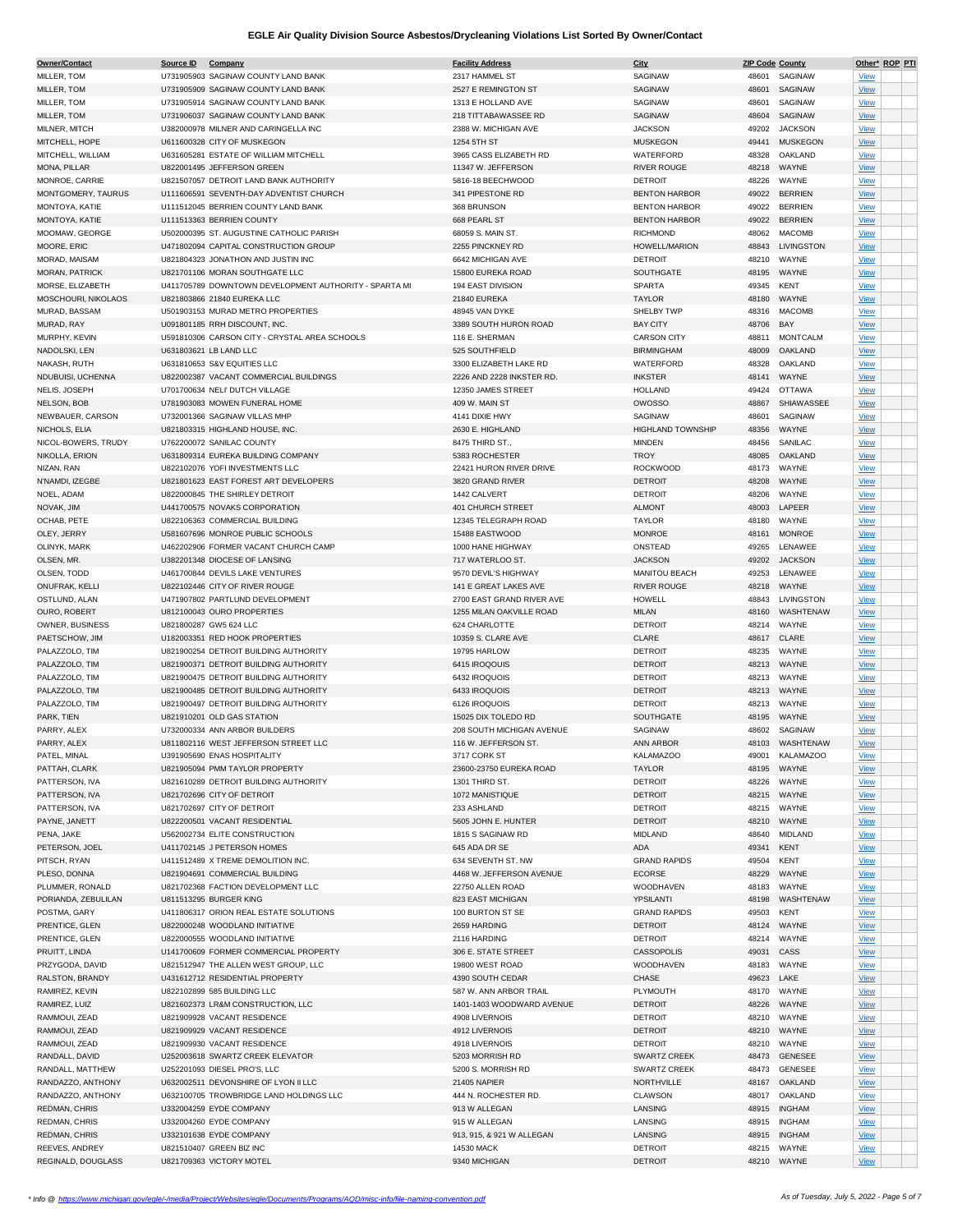| REHKOPF, JOHN           | Source ID            | Company                                              | <b>Facility Address</b>          | City                    |       | <b>ZIP Code County</b> | Other* ROP PTI |  |
|-------------------------|----------------------|------------------------------------------------------|----------------------------------|-------------------------|-------|------------------------|----------------|--|
|                         |                      | U291803460 ALMA PUBLIC SCHOOLS                       | 6265 N LUCE RD                   | ALMA                    | 48801 | <b>GRATIOT</b>         | <b>View</b>    |  |
| RIEMER, ANDREW          |                      | U532001969 STIX & STONE'S LLC                        | 1963 N. LAKESHORE                | <b>LUDINGTON</b>        | 49431 | <b>MASON</b>           | <b>View</b>    |  |
|                         |                      |                                                      |                                  |                         |       |                        |                |  |
| RING, DUANE             |                      | U412000251 VARIOUS BUILDINGS                         | 341 HAYES ST NW                  | <b>COMSTOCK PARK</b>    | 49321 | KENT                   | <b>View</b>    |  |
| RIZK. MOHAMAD           |                      | U821612160 MKR INVESTMENT LLC                        | 26615 FORD ROAD                  | <b>DEARBORN HEIGHTS</b> | 48127 | WAYNE                  | <b>View</b>    |  |
| ROBINSON, AMY           |                      | U131415368 CALHOUN COUNTY LAND BANK AUTHORITY        | 99 WALTER AVE                    | <b>BATTLE CREEK</b>     | 49037 | CALHOUN                | <b>View</b>    |  |
| ROBINSON, AMY           |                      | U131800931 CALHOUN COUNTY LAND BANK AUTHORITY        | 26 REED CT                       | <b>BATTLE CREEK</b>     | 49037 | CALHOUN                | <b>View</b>    |  |
|                         |                      |                                                      | 246 LATHROPE AVE                 |                         |       |                        |                |  |
| ROBINSON, AMY           |                      | U131903363 CALHOUN COUNTY LAND BANK                  |                                  | <b>BATTLE CREEK</b>     | 49014 | CALHOUN                | <u>View</u>    |  |
| ROBINSON, AMY           |                      | U131904488 CALHOUN COUNTY LAND BANK                  | 68 MARGARET STREET               | <b>BATTLE CREEK</b>     | 49014 | CALHOUN                | <b>View</b>    |  |
| ROBINSON, AMY           |                      | U131905572 CALHOUN COUNTY LAND BANK                  | 15 WABASH AVE N.                 | <b>BATTLE CREEK</b>     | 49017 | CALHOUN                | <b>View</b>    |  |
| ROBINSON, JAMIE         |                      | U632003941 SLR INVESTMENTS LLC                       | 22145 FARMINGTON ROAD            | <b>FARMINGTON</b>       | 48336 | OAKLAND                | <b>View</b>    |  |
|                         |                      |                                                      | 416 JEROME ST                    |                         |       |                        |                |  |
| ROGERS, DAN             |                      | U561700877 MICHIGAN BASEBALL FOUNDATION              |                                  | <b>MIDLAND</b>          | 48640 | MIDLAND                | <b>View</b>    |  |
| ROSS, CHARLES           |                      | U501704880 SERITAGE GROWTH PROPERTIES                | 32123 GRATIOT AVENUE             | <b>ROSEVILLE</b>        | 48066 | <b>MACOMB</b>          | <b>View</b>    |  |
| ROYCE, TYLER            |                      | U752102615 COMMERCIAL PROPERTIES                     | 115 & 117 S. KALAMAZOO ST.       | <b>WHITE PIGEON</b>     | 49099 | SAINT JOSEPH           | <b>View</b>    |  |
| RUSSELL, RICHARD        |                      | U121910249 FORMER COMMERCIAL                         | 104 WOODRUFF ST                  | <b>UNION CITY</b>       | 49094 | <b>BRANCH</b>          | <b>View</b>    |  |
|                         |                      |                                                      |                                  |                         |       |                        |                |  |
| RZEDZIAN, TOMASZ        |                      | U82120368 GILREATH MANUFACTURING, INC.               | 8100 SCHOOLCRAFT AVENUE          | <b>DETROIT</b>          | 48238 | WAYNE                  | <b>View</b>    |  |
| SAAD, BILAL             |                      | U582102229 FORMER MOBIL GAS STATION                  | 7051 N. MONROE STREET            | <b>MONROE</b>           | 48162 | <b>MONROE</b>          | <b>View</b>    |  |
| SAAD, BILAL             |                      | U582102231 FORMER RESTAURANT                         | 7015 N. MONROE STREET            | <b>MONROE</b>           | 48162 | <b>MONROE</b>          | <b>View</b>    |  |
| SABREE, ERIC            |                      | U821806179 WAYNE COUNTY TREASURERS OFFICE            | 6221 INKSTER                     | <b>TAYLOR</b>           | 48226 | WAYNE                  | <b>View</b>    |  |
|                         |                      |                                                      |                                  |                         |       |                        |                |  |
| SACKRIDER, JOHN         |                      | U131802108 SACKRIDER REAL ESTATE LLC                 | 11740 EAST MICHIGAN AVENUE       | <b>BATTLE CREEK</b>     | 49014 | CALHOUN                | View           |  |
| SADLER, GEORGE          | U641800688 BUP LLC   |                                                      | 107 EAST MAIN                    | <b>HART</b>             | 48420 | <b>OCEANA</b>          | <b>View</b>    |  |
| SALEH, SAM              |                      | U821905456 LIVERNOIS OF DETROIT INC                  | 6100 MCGRAW                      | <b>DETROIT</b>          | 48224 | WAYNE                  | <b>View</b>    |  |
| SANDFORD, ROBERT        |                      | U241604911 WEST TRAVERSE TOWNSHIP                    | 5550 W. LAKE RD                  | <b>WEST TRAVERSE</b>    | 49740 | <b>EMMET</b>           | <b>View</b>    |  |
|                         |                      |                                                      |                                  |                         |       |                        |                |  |
| <b>SCHAEFER, ERNEST</b> |                      | U541905065 CAMPUS VILLAGE                            | 217 MORRISON AVE                 | <b>BIG RAPIDS</b>       | 49307 | <b>MECOSTA</b>         | <b>View</b>    |  |
| SCHERENCEL, DON         |                      | U132003899 HISTORICAL ADVENTIST VILLAGE              | 233 WEST MANCHESTER STREET       | <b>BATTLE CREEK</b>     | 49037 | CALHOUN                | <b>View</b>    |  |
| SCHUCHMAN, GABRIEL      |                      | U821705360 WAHLBURGER TAYLOR LLC                     | 21200 PENN                       | <b>TAYLOR</b>           | 48180 | WAYNE                  | <b>View</b>    |  |
| SCHULTZ, NICHOLAS       |                      | U812101845 VACANT APARTMENT                          | 9429 MAIN                        | <b>WHITMORE LAKE</b>    | 48189 | WASHTENAW              | <b>View</b>    |  |
|                         |                      |                                                      |                                  |                         |       |                        |                |  |
| SEMAAN, RONALD          |                      | U632103936 39 E. MAPLEDALE LLC                       | 39 E. MAPLEDALE                  | <b>HAZEL PARK</b>       | 48030 | OAKLAND                | <b>View</b>    |  |
| SESKIN, JEFF            |                      | U821502401 STATEWIDE RECYCLING AND RECOVERY          | 7799 PERSHING                    | <b>DETROIT</b>          | 48232 | WAYNE                  | <b>View</b>    |  |
| SHAH, PARESH            |                      | U812200615 JANU LIVONIA LLC                          | 4825 WASHTENAW AVE.,             | ANN ARBOR               | 48108 | WASHTENAW              | <b>View</b>    |  |
| SHANGO, NICOLAS         |                      | U822001288 27050 TELEGRAPH LLC                       | 27050 TELEGRAPH ROAD             | <b>FLAT ROCK</b>        | 48134 | WAYNE                  |                |  |
|                         |                      |                                                      |                                  |                         |       |                        | <b>View</b>    |  |
| SHEDD, BRAD             |                      | U131806642 MARSHALL PUBLIC SCHOOLS                   | 1418 COOPER ST                   | <b>ALBION</b>           | 49224 | CALHOUN                | <b>View</b>    |  |
| SHEHADI, MIKE           |                      | U821607716 HEIGHTS INVESTMENT GROUP LLC              | 26811 FORD ROAD                  | <b>DEARBORN HEIGHTS</b> | 48127 | WAYNE                  | <b>View</b>    |  |
| SHELBOURNE, MARK        |                      | U822000357 MARK SHELBOURNE                           | 12801 MACK AVENUE                | <b>DETROIT</b>          | 48215 | WAYNE                  | <b>View</b>    |  |
| SHELL, GREGORY          |                      | U112004203 FORMER COMMERICAL PROPERTY                | 1393 M-139                       | <b>BENTON HARBOR</b>    | 49022 | <b>BERRIEN</b>         | <b>View</b>    |  |
|                         |                      |                                                      |                                  |                         |       |                        |                |  |
| SHEPARD, TIM            |                      | U631611912 RIKER PROPERTIES, LLC                     | 35 W. HURON ST.                  | <b>PONTIAC</b>          | 48342 | OAKLAND                | <b>View</b>    |  |
| SIEMANS, ED             |                      | U111900321 SIEMANS FORD                              | 8981 RED ARROW HWY.,             | <b>BRIDGMAN</b>         | 49106 | <b>BERRIEN</b>         | <b>View</b>    |  |
| SILVA, PAUL             |                      | U821801431 SEWARD NEW CENTER LLC                     | 741 SEWARD                       | <b>DETROIT</b>          | 48202 | WAYNE                  | <b>View</b>    |  |
|                         |                      |                                                      |                                  |                         |       | LIVINGSTON             |                |  |
| SILVER, MARC            |                      | U471603573 VACANT STRUCTURE                          | S. MICHIGAN AVE                  | HOWELL                  | 48843 |                        | <b>View</b>    |  |
| SIMON, ANGELA           |                      | U631801190 PADDOCK MANOR LIMITED DIV                 | 245 S PADDOCK                    | PONTIAC                 | 48342 | OAKLAND                | View           |  |
| SIMOWSKI, KEVIN         |                      | U821505094 DETROIT LAND BANK AUTHORITY               | 17534 MCDOUGALL                  | <b>CITY</b>             |       | 48214 WAYNE            | <b>View</b>    |  |
| SINGH, HARDY            |                      | U561505076 1708 E ASHMAN ST                          | 1708 E ASHMAN ST                 | <b>MIDLAND</b>          |       | <b>MIDLAND</b>         | <b>View</b>    |  |
|                         |                      |                                                      |                                  |                         |       |                        |                |  |
| SINGH, VIK              |                      | U411806077 DON TONO'S MEXICAN GRILL AND BAR (FORMER) | 825 28TH STREET                  | <b>GRAND RAPIDS</b>     | 49508 | KENT                   | <b>View</b>    |  |
| SKEWIS, DAN             |                      | U521903390 NEGAUNEE PUBLIC SCHOOLS                   | US-41 & SNOWFIELD ROAD           | NEGAUNEE                | 49866 | MARQUETTE              | <b>View</b>    |  |
| SLEIMAN, GARY           |                      | U821606385 GREEN BUILDERS PLUS LLC                   | <b>22308 WICK</b>                | <b>TAYLOR</b>           | 48180 | WAYNE                  | <b>View</b>    |  |
| SLOOTHAAK, MARK         |                      | U702100577 SINGLE FAMILY RESIDENCE                   | 10644 NORTH CEDAR DRIVE          | <b>GRAND HAVEN</b>      |       | 49417 OTTAWA           | <b>View</b>    |  |
|                         |                      |                                                      |                                  |                         |       |                        |                |  |
| SMALLEY, JOSEPH         |                      | U822000915 SMALLEY CONSTRUCTION                      | 14435 AND 14445 LIVERNOIS AVENUE | <b>DETROIT</b>          | 48238 | WAYNE                  | <b>View</b>    |  |
| SMITH, DAVE             |                      | U741601170 CITY OF PORT HURON                        | 930 COURT ST                     | PORT HURON              | 48060 | SAINT CLAIR            | <b>View</b>    |  |
| SMITH, PAUL             |                      | U822003560 MOTOR CITY OZ LLC                         | 3525 CASS AVENUE                 | <b>DETROIT</b>          | 48201 | WAYNE                  | <b>View</b>    |  |
| SMITH, RYAN             |                      | U292001852 GEMINI CAPITAL MANAGEMENT VIII. LLC       | 105 E CENTER ST                  | <b>ITHACA</b>           | 48847 | <b>GRATIOT</b>         | <b>View</b>    |  |
|                         |                      |                                                      |                                  |                         |       |                        |                |  |
| SMITH, RYAN             |                      | U732201443 GEMINI CAPITAL MANAGEMENT                 | 235 W. SAGINAW STREET            | <b>MERRILL</b>          | 48673 | SAGINAW                | <b>View</b>    |  |
| SMITH, TOD              |                      | U692104766 COMMERICAL BUILDING                       | 2349 SOUTH OTSEGO                | GAYLORD                 | 49735 | <b>OTSEGO</b>          | <b>View</b>    |  |
| SNIDER, WILLIAM         |                      | U112105962 CITY OF BENTON HARBOR                     | 745 PEARL ST.                    | <b>BENTON HARBOR</b>    |       | 49022 BERRIEN          | <b>View</b>    |  |
|                         |                      |                                                      | 3720 M-66                        |                         |       |                        |                |  |
|                         |                      |                                                      |                                  |                         |       |                        |                |  |
| SNYDER, JUSTIN          | U131609809 BARN      |                                                      |                                  | ATHENS                  |       | 49011 CALHOUN          | View           |  |
| SOAVE, MATT             |                      | U471600371 JMJ HOLDING LLC                           | 306 E. GRAND RIVER               | <b>FOWLERVILLE</b>      | 48836 | LIVINGSTON             | <b>View</b>    |  |
| SOKOLL, BRIAN           |                      | U502106005 MANCINI HOLDINGS LLC                      | 42800 MERRILL                    | <b>STERLING HEIGHTS</b> | 48314 | <b>MACOMB</b>          | <b>View</b>    |  |
| SPEAR, RANDY            | U341414092 OWNER     |                                                      | N. STATE ROAD                    | <b>IONIA</b>            |       | <b>IONIA</b>           | <b>View</b>    |  |
|                         |                      |                                                      |                                  |                         |       |                        |                |  |
| SPITLER, MIKE           |                      | U472201312 CITY OF HOWELL                            | 611 E GRAND RIVER AVE            | <b>HOWELL</b>           | 48843 | LIVINGSTON             | <b>View</b>    |  |
| SPOOR, LUCAS            | U081704224 RESIDENCE |                                                      | 4720 TORSTON DR                  | SHELBYVILLE             | 48344 | <b>BARRY</b>           | <b>View</b>    |  |
| SPOOR, LUCAS            | U081704225 RESIDENCE |                                                      | 4731 PRINCESS DR                 | SHELBYVILLE             | 48344 | BARRY                  | <b>View</b>    |  |
| SPROUL, DAVE            |                      | U341604265 STATE OF MICHIGAN                         | 1342 W. MAIN ST.                 | <b>IONIA</b>            | 48846 | <b>IONIA</b>           | <b>View</b>    |  |
| SR., V.RICARDO          |                      |                                                      |                                  | <b>HIGHLAND PARK</b>    |       |                        |                |  |
|                         |                      | U821603229 FAITH TABERNACLE CHURCH                   | 16508 HAMILTON                   |                         | 48203 | WAYNE                  | <b>View</b>    |  |
| STAFA, SAFET            |                      | U821902769 PICALLI REAL ESTATE INVESTMENTS           | 2411 W. GRAND BOULEVARD          | <b>DETROIT</b>          | 48122 | WAYNE                  | <b>View</b>    |  |
| STANCZAK, LYDIA         |                      | U762002643 LYDIA STANCZAK (COTTAGE OWNER)            | 6815 LAKESHORE                   | LEXINGTON               | 48450 | SANILAC                | <b>View</b>    |  |
| STARK, MATT             |                      | U631903952 154 LAKE STREET LLC/GEORGE GREGORY        | 154 LAKE STREET                  | <b>PONTIAC</b>          | 48311 | OAKLAND                | <b>View</b>    |  |
|                         |                      | U18147729 BLOCK 19 LLC                               | 305 & 307 W. 5TH                 | CLARE                   |       | CLARE                  |                |  |
| STARK, STEVEN           |                      |                                                      |                                  |                         | 48611 |                        | <b>View</b>    |  |
| STEMPLE, JOHN           |                      | U731608070 CITY OF SAGINAW                           | 1405 N MICHIGAN AVE              | SAGINAW                 | 48602 | SAGINAW                | <b>View</b>    |  |
| STONE, RICHARD          |                      | U801805975 BLOOMINGDALE TOWNSHIP                     | 109 E. KALAMAZOO                 | <b>BLOOMINGDALE</b>     | 49026 | <b>VAN BUREN</b>       | <b>View</b>    |  |
| SULLIVAN, SHANNON       |                      | U411607863 GRAND VALLEY STATE UNIVERSITY             | 514 LAFAYETTE NE                 | <b>GRAND RAPIDS</b>     | 49503 | <b>KENT</b>            | <b>View</b>    |  |
| SULLIVAN, SHANNON       |                      | U411608126 GRAND VALLEY STATE UNIVERSITY             | 531 PROSPECT AVE., NE            | <b>GRAND RAPIDS</b>     | 49503 | KENT                   |                |  |
|                         |                      |                                                      |                                  |                         |       |                        | <b>View</b>    |  |
| SULLIVAN, SHANNON       |                      | U411608127 GRAND VALLEY STATE UNIVERSITY             | 535 PROSPECT AVE., NE            | <b>GRAND RAPIDS</b>     | 49503 | <b>KENT</b>            | <b>View</b>    |  |
| TAGLIAVA, JOSEPH        |                      | U822105024 TAGLIAVA & ASSOCIATES, LTD                | 11203 EIGHT MILE                 | WARREN                  | 48089 | WAYNE                  | <b>View</b>    |  |
| TAYLER, M.              |                      | U821505082 DANG, BLDG&DIV BSEE CITY OF DETROIT       | 14363 DACOSTA                    | <b>CITY</b>             | 48214 | WAYNE                  | <b>View</b>    |  |
|                         |                      |                                                      |                                  |                         |       |                        |                |  |
| TAYLOR, BRIAN           |                      | U381706248 CITY OF JACKSON                           | 601 FOURTH ST.                   | <b>JACKSON</b>          | 49203 | <b>JACKSON</b>         | <b>View</b>    |  |
| TAYLOR, BRIAN           |                      | U381807347 CITY OF JACKSON                           | 321/323 W. MASON ST.             | <b>JACKSON</b>          | 49203 | <b>JACKSON</b>         | <b>View</b>    |  |
| TAYLOR, BRIAN           |                      | U381906455 CITY OF JACKSON                           | 222 E. HIGH ST.                  | <b>JACKSON</b>          | 49203 | <b>JACKSON</b>         | <b>View</b>    |  |
| TAYLOR, BRIAN           |                      | U382001700 CITY OF JACKSON                           | 1206 DEYO ST                     | <b>JACKSON</b>          | 49202 | <b>JACKSON</b>         | <b>View</b>    |  |
|                         |                      |                                                      |                                  |                         |       |                        |                |  |
| TAYLOR, CHRISTINE       |                      | U822004064 WHITNEY'S MANAGEMENT, INC                 | 44134 MICHIGAN AVE.              | CANTON                  | 48188 | WAYNE                  | <b>View</b>    |  |
| TENCATE, DAVID          |                      | U701910182 ROCK PILE DELVELOPMENTS, LLC              | 218 S HARBOR DR                  | <b>GRAND HAVEN</b>      | 49417 | <b>OTTAWA</b>          | <b>View</b>    |  |
| THOMAS, KARL            |                      | U82060106 HRT ENTERPRISES                            |                                  | NA                      | NA    | WAYNE                  | <b>View</b>    |  |
| THOMAS, KARL            |                      | U82130124 HRT ENTERPRISES                            | 11111 FRENCH                     | <b>DETROIT</b>          | 48205 | WAYNE                  |                |  |
|                         |                      |                                                      |                                  |                         |       |                        | <b>View</b>    |  |
| THOMPSON, SASKIA        |                      | U822101245 DETROIT LAND BANK AUTHORITY               | 5891 BEGOLE                      | <b>DETROIT</b>          | 48210 | WAYNE                  | <b>View</b>    |  |
| THOMPSON, SASKIA        |                      | U822101997 DETROIT LAND BANK AUTHORITY               | 14202 INDIANA                    | <b>DETROIT</b>          | 48238 | WAYNE                  | <b>View</b>    |  |
| THOMPSON, SASKIA        |                      | U822101998 DETROIT LAND BANK AUTHORITY               | 14205 INDIANA                    | <b>DETROIT</b>          | 48238 | WAYNE                  | <b>View</b>    |  |
| TIEM, CHRISTY           |                      | U261612695 GLADWIN COUNTY LAND BANK                  | 5426 JERRY STREET                | <b>GLADWIN</b>          |       | 48624 GLADWIN          | <b>View</b>    |  |